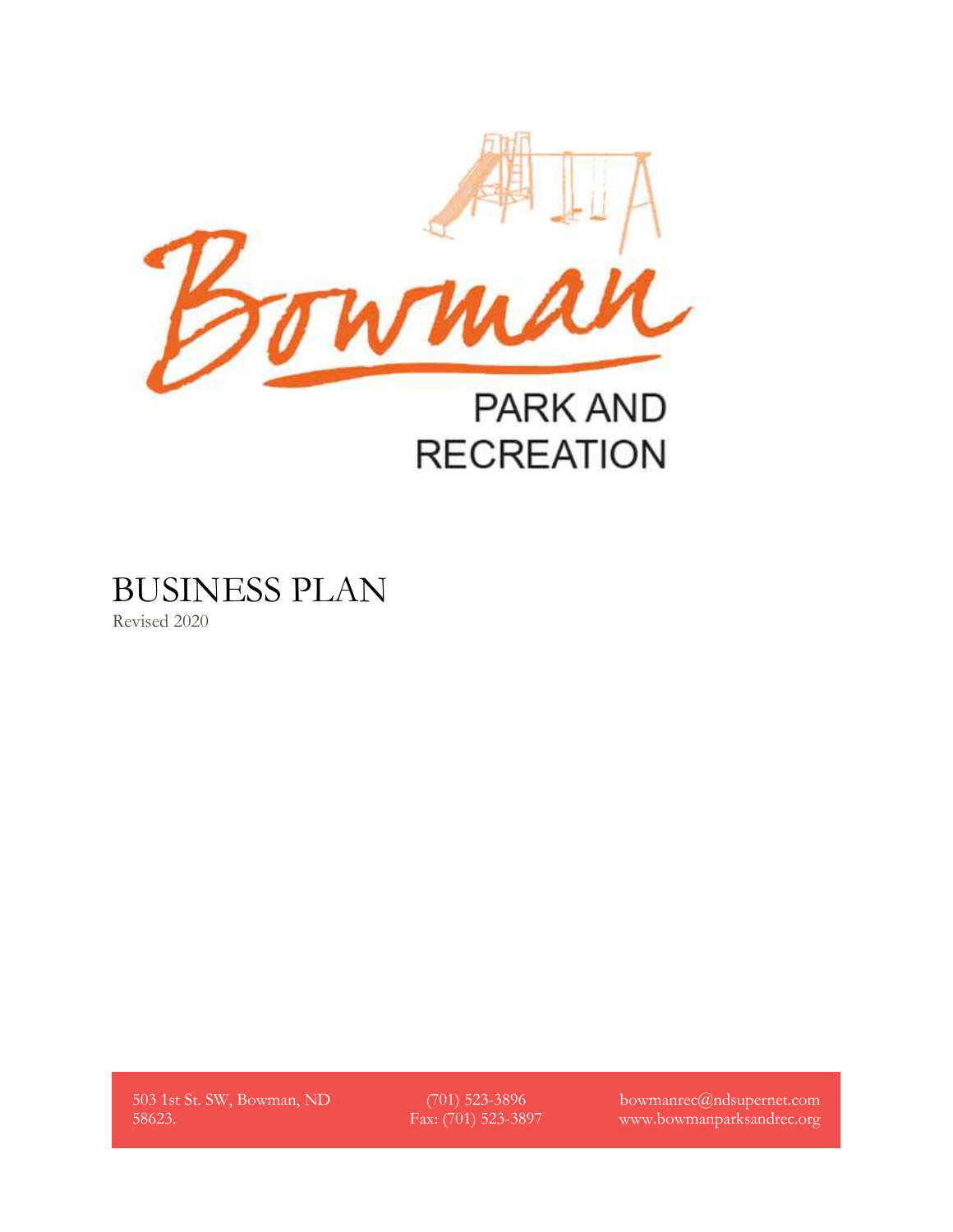# Table of Contents

| I.   | . . 2                          |
|------|--------------------------------|
|      | Vision and Mission Statements  |
|      | Highlights                     |
|      | Objectives                     |
|      | Keys to Success                |
| H.   |                                |
|      | How We Manage                  |
|      | Organizational Chart           |
|      | Location                       |
|      | Hours of Operation             |
|      | Products and Services          |
|      | Service                        |
|      | Management                     |
|      | Financial Management           |
| III. |                                |
|      | Market Analysis                |
|      | Market Segmentation            |
|      | Competition                    |
|      | Pricing                        |
| IV.  |                                |
| V.   |                                |
| VI.  |                                |
| VII. |                                |
|      | Capital Depreciation Table     |
|      | Revenue and Expenses 2014-2019 |
|      | Project 1 Outlined             |
|      | Project 2 Outlined             |
|      | Project 3 Outlined             |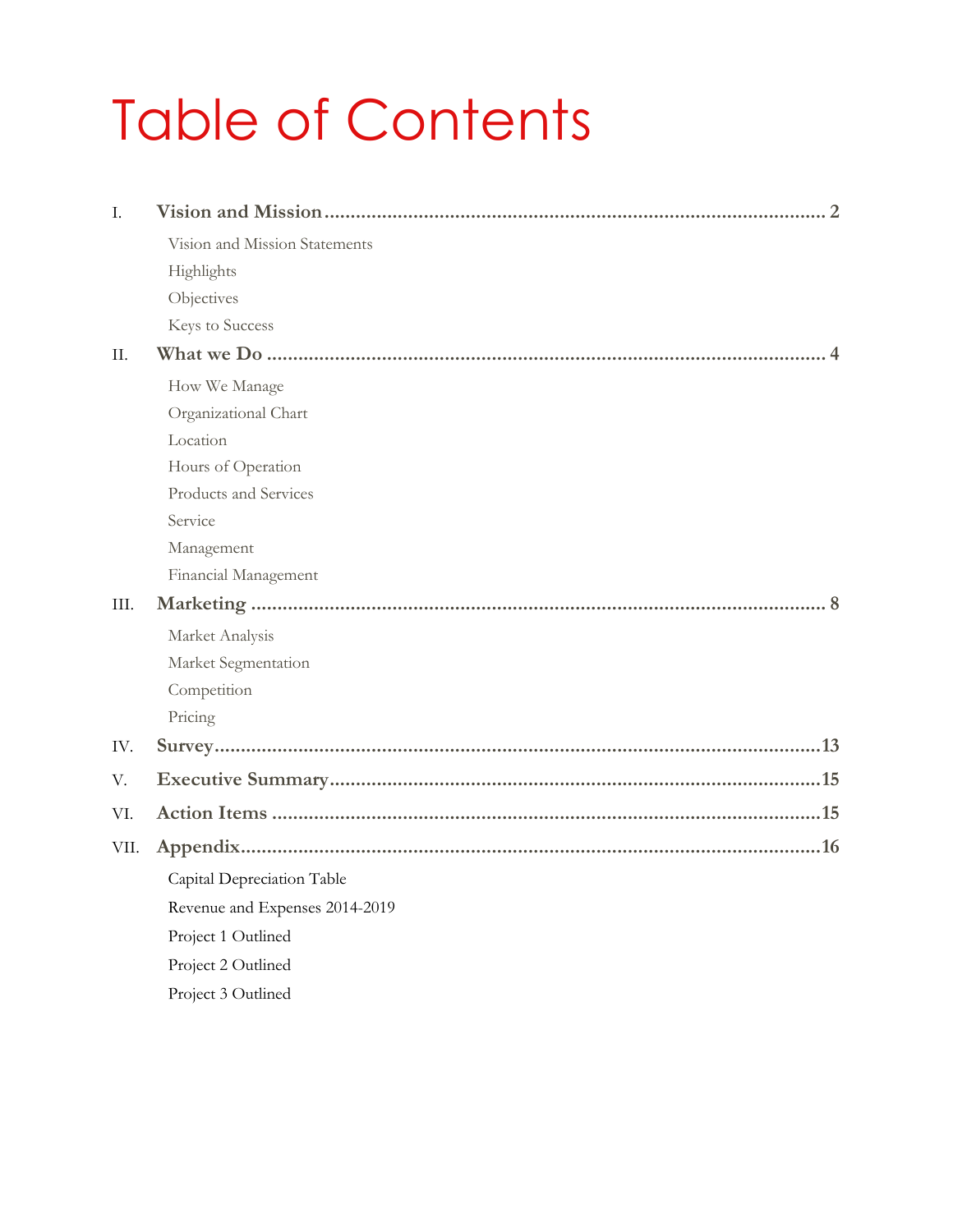# Vision and Mission

Bowman Parks and Recreation exists to primarily serve Bowman residents with the demands of their multigenerational leisure. The organization's secondary role functions as a regional recreation attraction, especially for the tri-state area in southwestern North Dakota.

The Parks and Recreation department takes direction from 5-member Elected Board of Directors. The department has seen growth in 2013 and 2014 and this has led to a demand in programs and facility upgrades and expansions. Our hope is that as a result of expanding and improving facilities, as well as implementation of the Business Plan, this organization can also contribute to its renewal and economic development. The main service area is the City of Bowman, Rhame, and Scranton with a 2014 population estimate of 3,247.

**Vision:** The Bowman's Parks and Recreation purpose is to enrich and inspire our community though quality experiences, people and places.

**Mission Statement:** Bowman Parks and Recreation serves the wellness and recreational needs of our tri-state area by providing community facilities and progressive programs across the generations.

Through our mission and highly visible nature of our programs, the Department contributes greatly to the identity of the City of Bowman and the quality of life of this community. We continue to evaluate the needs of the community and work to provide parks, facilities, and recreation programs that lends to an improved quality of life in Bowman.

## <span id="page-2-0"></span>**Highlights**

The Department hired a new director in 2013 and since then has added a variety of new programs, building partnerships with local agencies, and made facility improvements over the past three years that have proven to generate revenue and improve the quality of life of its residents and visitors. Program improvements include free senior memberships provided by a grant partnership with Bowman/Slope Council on Aging, new programs to include Tackle Football, Tumbling , F4, and Supervised Play, Dance, Missoula Children's Theatre, Going for the Green 5K Fun Run/Walk, fitness incentive programs, and Silver Sneakers program. Facility improvements include a renovated cardio room, improved reception desk, new pool filter system, updated air exchange system, air conditioned cardio room, new registration and membership software and website, and new roof and gutters at the Rouzie Recreation Center, electrical upgrade to 26 campsites with water and sewer added to 16 sites at Butte View Campground. The Appendix shows revenue, expenses, and net income per FUND (Capital, General, and Project General). The report also shows the improvements in net income for programs and facilities. Isolating facilities revenue and expenses for the years 2014, 2015 and 2016 show a favorable trend with a net loss of \$87K in 2014, \$67K in 2015 and \$36K in 2016, an improvement of \$51K. Program and Event net income was \$-265 for 2016 compared to \$-2222 in 2014.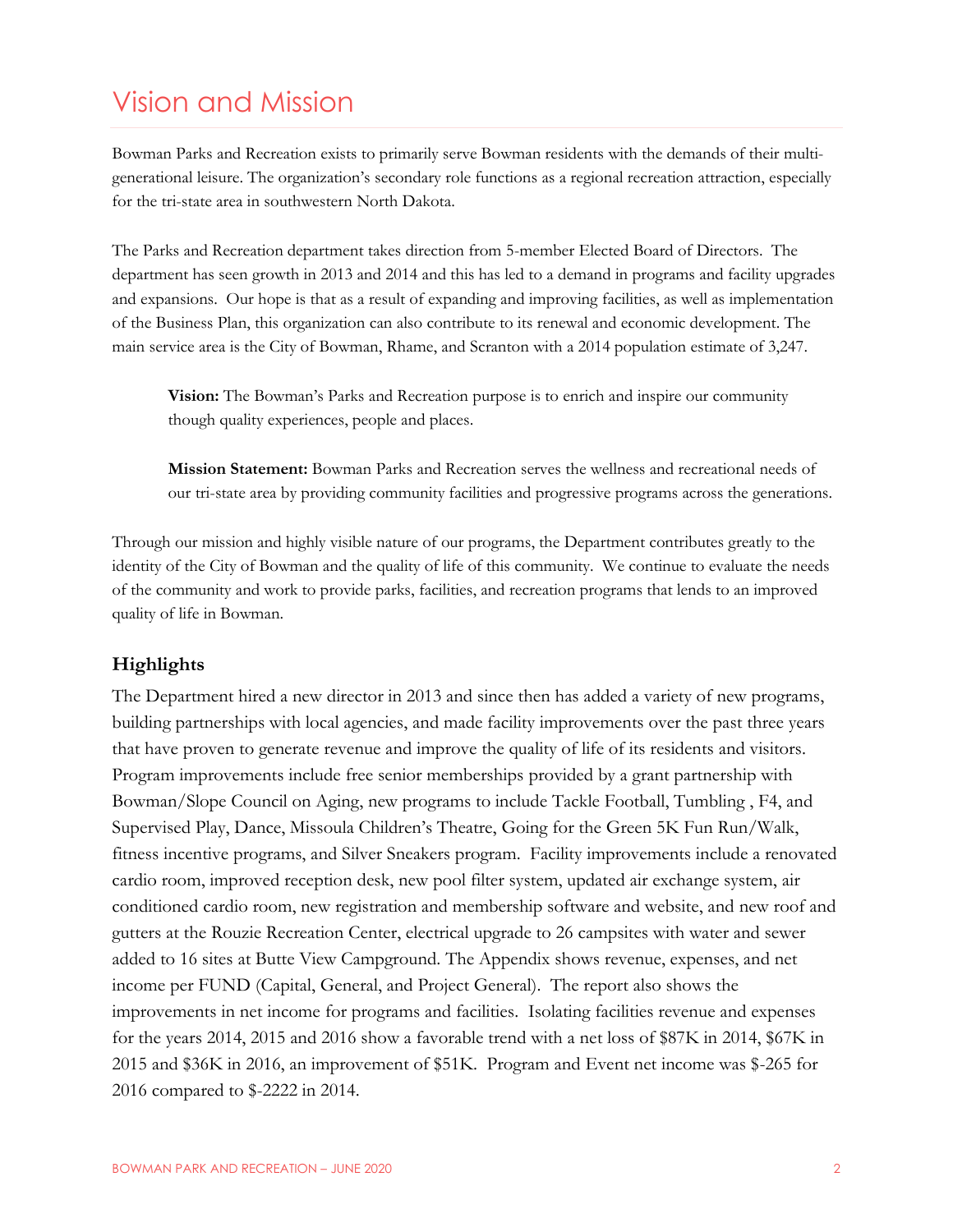#### **Objectives**

The objectives for Bowman Park and Recreation are to:

- Expand the existing Rouzie Recreation Center with a variety of additional space that serves people of all ages and abilities
- Offer a wide range of activities that promote social interaction, culture, wellness, and recreation for all age groups
- Provide progressive, varied, quality, safe and accessible recreational areas, facilities and programs
- Offer professionally planned and managed programs targeted to meet community needs
- Create programs that respond to the changing interests and growth of Bowman
- Provide a strong relationship between indoor and outdoor spaces that share similar values and goals

#### <span id="page-3-0"></span>**Keys to Success**

The key success factors are staff training, customer satisfaction, marketing and the equipment.

- ➢ **Needs Assessments** have proven to be a tool used to find out what the public desires for programs and facilities.
- ➢ **Staff Training** is critical to the goal of excellent customer service.
- ➢ **Customer Satisfaction** is critical for the long-term success of the business. The ability to be polite, ensure the guests' safety and satisfaction, and take pride in providing a pleasant experience are all vital to achieving long-term profit.
- ➢ **Marketing** is one of the greatest issues in the industry. Advertising is one of the key elements of success of many businesses.
- ➢ **Equipment and facilities** are an important part of our business. The customer's entire experience will rely on the equipment's ability and the facilities' atmosphere to enhance their enjoyment and likelihood of future participation.

# What We Do:

Bowman Parks and Recreation was created to attend to the needs of the Bowman area residents and visitors of Bowman, North Dakota. The purpose of Bowman Parks and Recreation is to serve the wellness and recreational needs of the tri-state area by providing community facilities and progressive programs across the generations. Besides serving the Bowman county residents which includes Bowman, Rhame and Scranton, we gladly provide our services to nearby counties as well. Today, Bowman Parks and Recreation Board oversees a number of different facilities: Rouzie Recreation Center and Outdoor Pool, Skateboard Park, Outdoor Ice Rink, City Park, Rotary Park, Kiddie Park and Tennis Courts, James Field and Baseball/Softball Complex, and the Butte View Campground.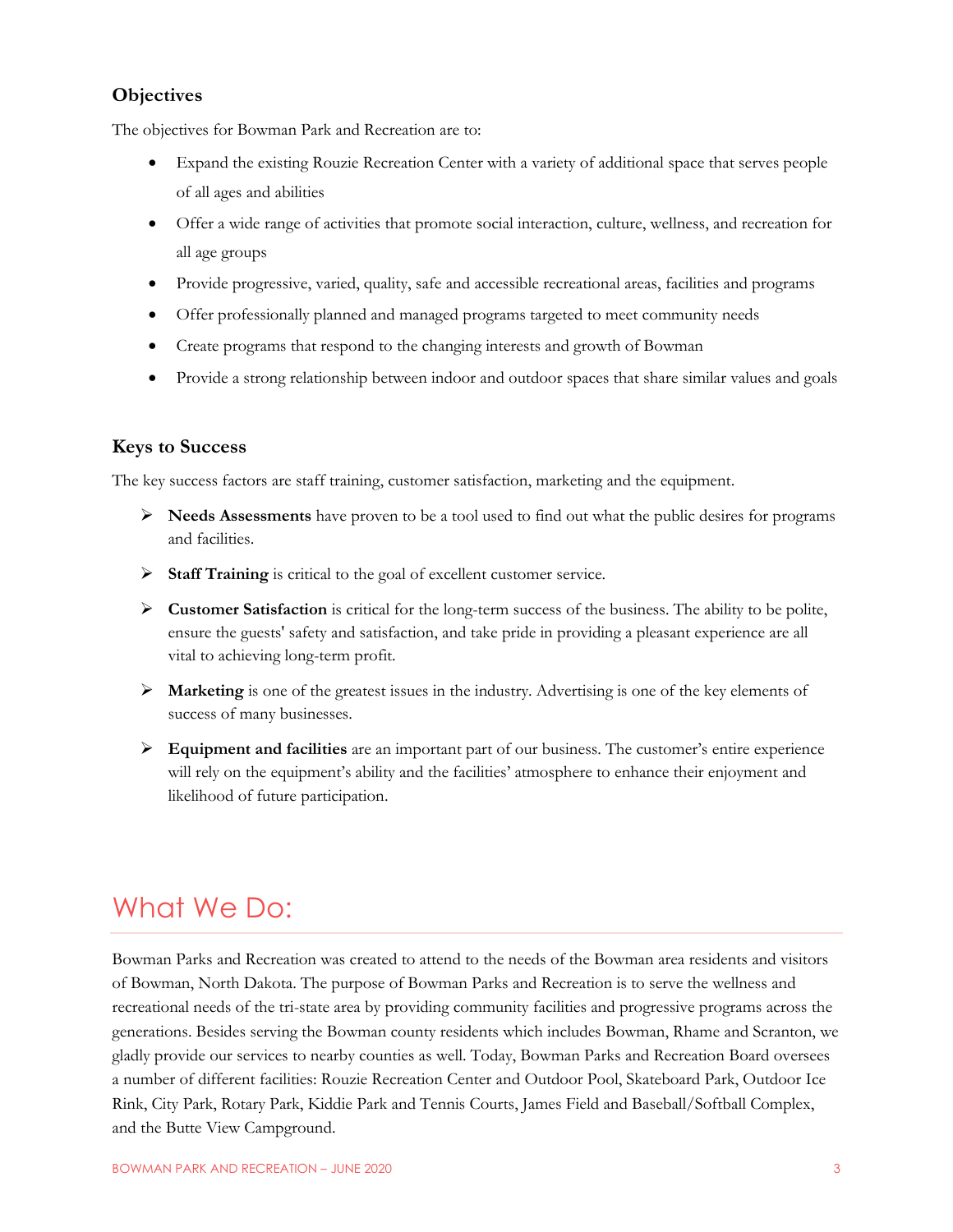*The Rouzie Recreation Center and Outdoor Pool* offers a number of activities for all ages. Some of youth programs include, but not limited to tumbling, theatre, swimming lessons, girls volleyball, baseball/softball programs, tackle football, cheer, girls basketball, and boys basketball. Some of the adult programs include, but not limited to, women's volleyball, coed softball, and coed volleyball. It also holds special events such as Missoula Children's Theatre and Frosty Frolic. The Rouzie Recreation Center provides Bowman county residents with a wellness center which includes a cardio room, a weight room, a gym, and an outdoor pool which are available for students, adults and seniors. With the help of the Bowman/Slope Council on aging, we are able to offer a free wellness center membership to any seniors ages 60 and above. Bowman Parks and Recreation currently rents a facility to house the tumbling and supervised play program.

*Parks* such as the Rotary Park, Bowman City Park, Kiddie Park, Dog Park, Butte View Campground, Ice Rink, and Skateboard Park are the facilities that our board oversees. We are responsible for the maintenance of playground equipment, picnic tables, shelters and bathrooms at each park/campground location. We also provide a safe and friendly atmosphere to Bowman residents and visitors who are interested in camping at the Butte View Campground annually from months of May-October.

*The Baseball and Softball Complex* includes three fields: James Field and two baseball /softball fields in one complex along with a dog park, which is a retired ball field. Bowman Parks and Recreation offers a variety of summer programs including: T-Ball, Midget Baseball, Little League Baseball, Girls' Softball, Babe Ruth Baseball, Legion Baseball, and Adult Coed Softball.

The Parks and Recreation Department maintains 21 acres in total to include campground, parks, rouzie rec center complex, boulevards on Highway 12, and also mows the grass at city hall and the water pump houses.

# How We Manage:

Bowman Parks and Recreation is governed by a board of elected officials and is located in Bowman, ND. Current organizational structure includes a Board of Directors, Full-time Director, Full-time Maintenance Supervisor, Part-time Clerk, Benefited Regular Maintenance, Program Assistants, Front Desk, Head Lifeguard, Lifeguards, Seasonal Maintenance, contract employees, and volunteers. Future positions include a Full-time Program Assistant to replace multiple part-time program assistants.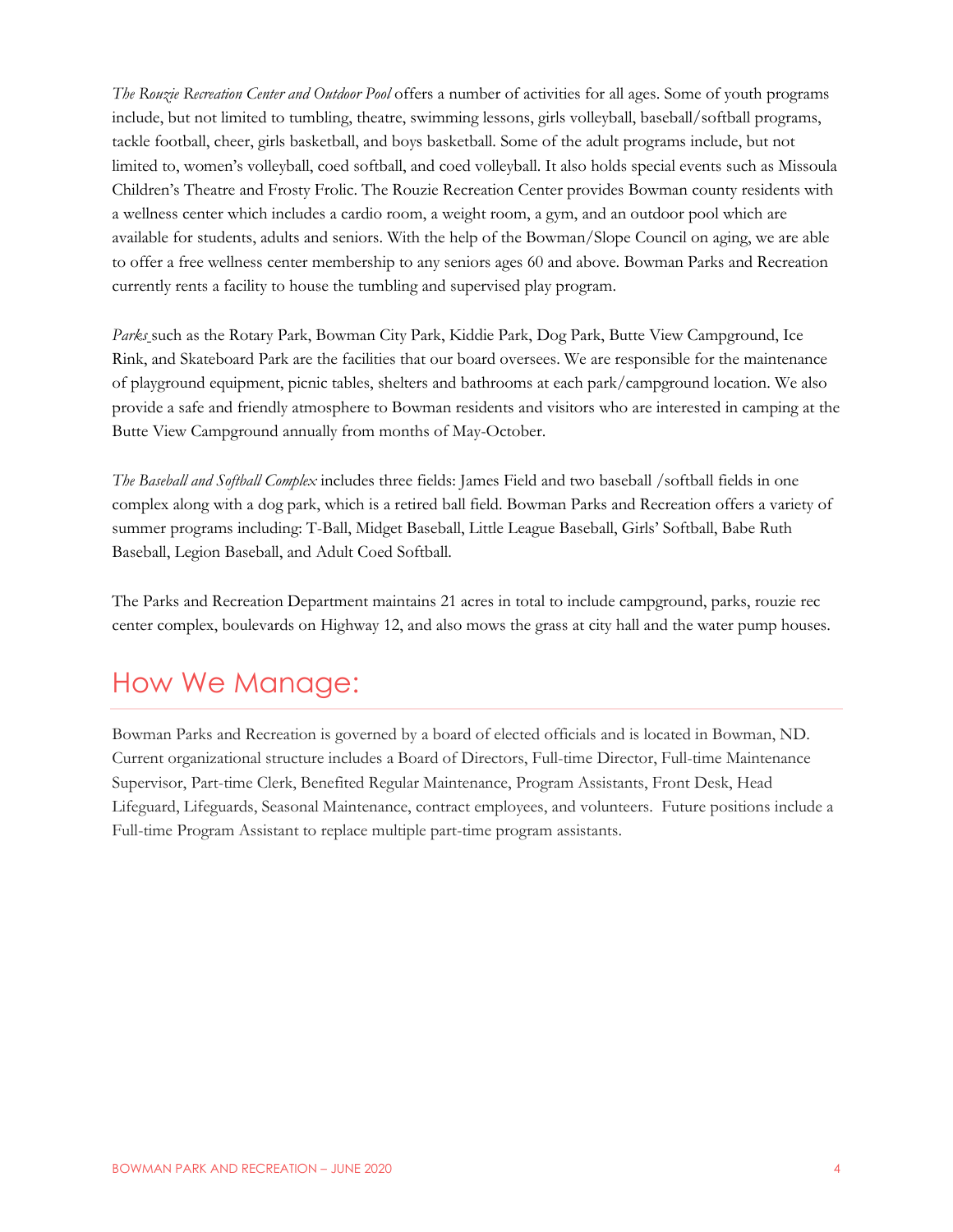

#### **Location**

Bowman Park and Recreation is a board of elected officials who govern a number of the facilities in Bowman, ND: Rouzie Recreation Center, Parks in the City of Bowman, Butte View Campground, and Baseball and Softball Complex. The main facility that operates on behalf of the Bowman Park and Recreation board is the Rouzie Recreation Center. The address is 305 1st St. SW, Bowman, ND 58623.

This is an excellent location to serve our target market. The Rouzie Recreation Center is located in the middle of the residential area. Most of the residents live within one square mile of the Rouzie Recreation Center. Located on 1st Street makes it easy for our customers to reach us by car, bicycle or by foot. The main entrance is located on 1st Street in the southwest portion of the city, and is surrounded by  $3^{rd}$  and  $4^{th}$  Avenues SW, which makes it very convenient to find a parking spot for the customers. Parking is ample around the Rouzie Recreation Center and more than 15 spaces are available immediately in front and on the sides of the main entrance. The land on which the Rouzie Rec Center and Outdoor Pool sits is owned by the Bowman County School District. There is a 99 year lease between the City of Bowman and The Bowman County School District for use of the property. James Field is dually owned by the City of Bowman and Bowman County School District. Bowman County School District pays an annual stipend for the upkeep, utilities, etc. of James Field. See map below of the location of facilities operated by Bowman Parks and Recreation.

- <span id="page-5-0"></span>A: Kiddie Park and Tennis Courts
- B: Rouzie Rec Center, Outdoor Pool, Ice Skating Rink, Skate Park
- C: City Park
- D: James Field & Parks Shop
- E: Baseball / Softball Fields, Dog Park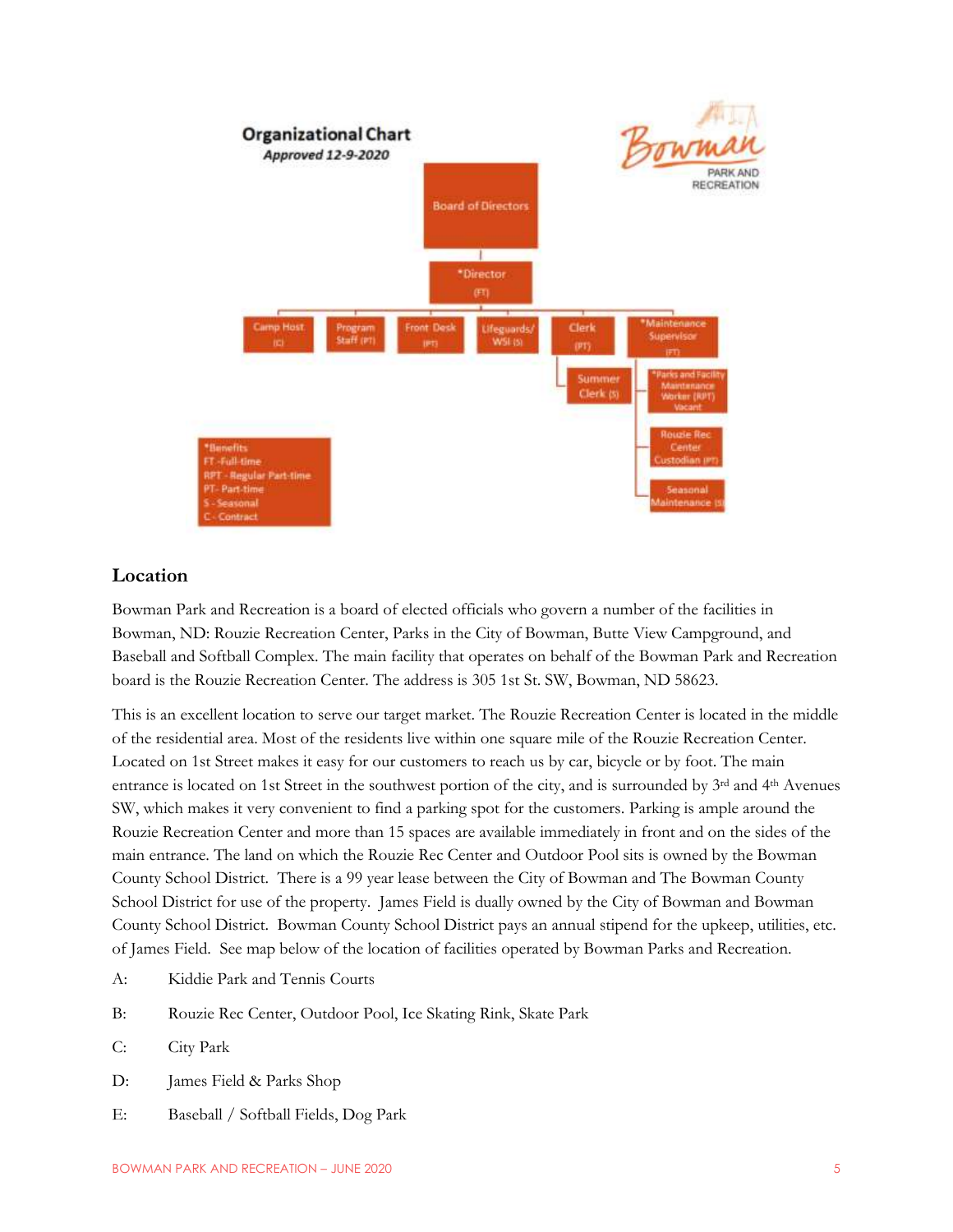#### F: Rotary Park

G: Butte View Campground



#### **Hours of Operation**

<span id="page-6-0"></span>

| Summer             |                                                   |  |  |  |  |  |  |  |  |
|--------------------|---------------------------------------------------|--|--|--|--|--|--|--|--|
| Mon—Fri:           | 7:30 a.m. $-8:00$ p.m.                            |  |  |  |  |  |  |  |  |
| <b>Sat</b>         | $10:00$ a.m. $-6:00$ p.m.                         |  |  |  |  |  |  |  |  |
| Sun:               | $2:00$ p.m. $-7:00$ p.m.                          |  |  |  |  |  |  |  |  |
| Fall/Winter/Spring |                                                   |  |  |  |  |  |  |  |  |
|                    | Mon-Fri: 7:30 a.m. - 1:00 p.m. & 3:30 - 8:00 p.m. |  |  |  |  |  |  |  |  |
| Sat:               | $10:00$ a.m. $-6:00$ p.m.                         |  |  |  |  |  |  |  |  |
| Sun:               | $12:00$ Noon - 6:00 p.m.                          |  |  |  |  |  |  |  |  |

## **Products and Services**

Bowman Park and Recreation provides a venue in which young children can really enjoy their leisure time by participating in fun and exciting activities. We provide great service and offer competitive prices, which we believe is a winning combination of any successful business.

Our sales strategy involves informal surveys of our customers about their preferences and needs, and keeping an open mind about changes in the community. We may, in the future, expand the Rouzie Recreation Center to provide a number of additional activities for all ages of our community.

The range of services offered includes self-directed areas and facility use and supervised program activities. Supervised programs are organized and operated by professional, trained staff. Current services by division include: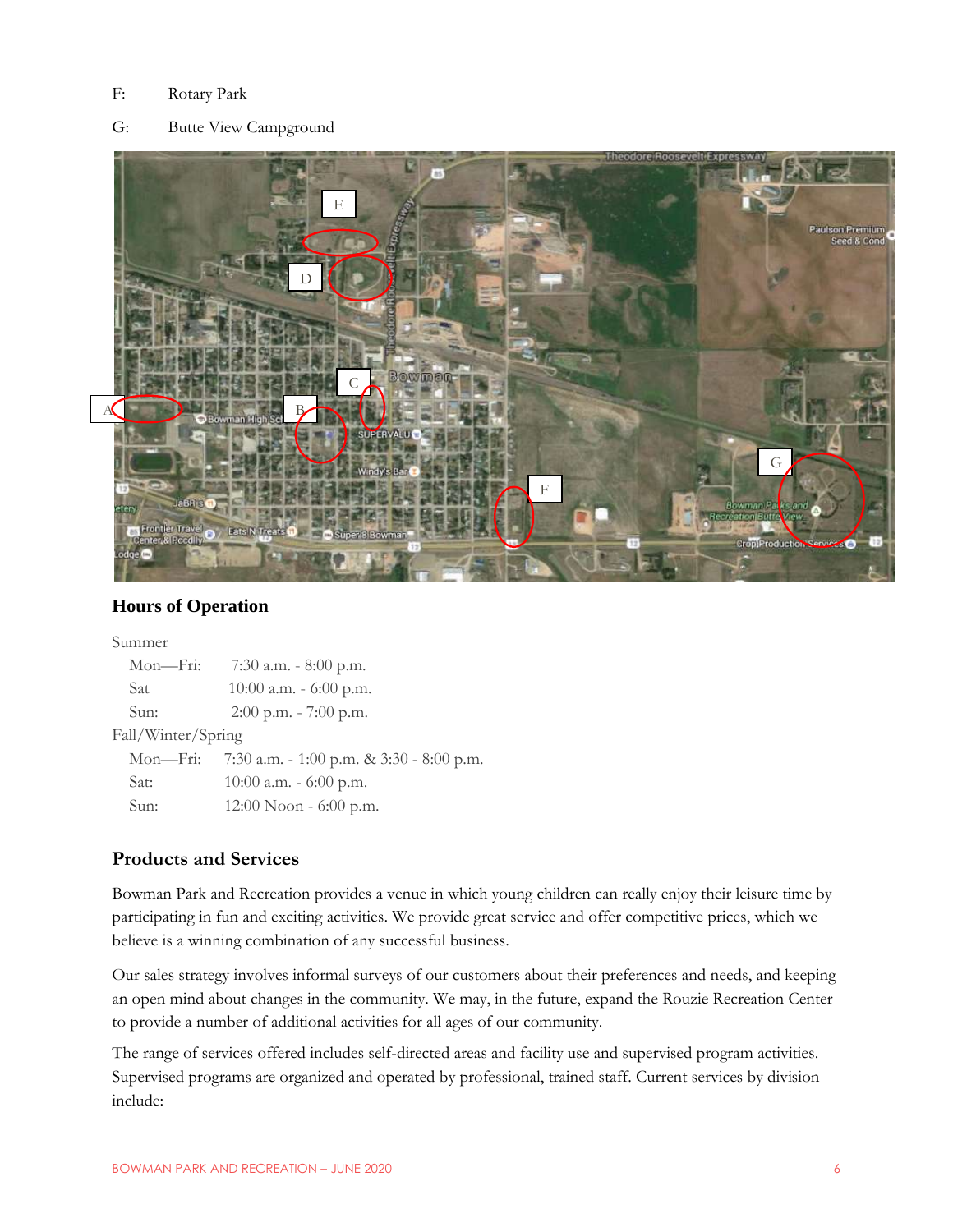- ❖ SPORTS: a variety of youth sports programs for any ages, as well as opportunities for adults to participate in sport programs. Some of youth programs include, but not limited to, tumbling and supervised play, girls volleyball, baseball/softball programs, tackle football, cheer, girls basketball, and boys basketball. Some adult programs include, but are not limited to women's volleyball, men's basketball, coed softball, coed volleyball.
- ❖ RECREATION: Senior memberships and Silver Sneakers are offered with no cost for anyone over 60 years old who would like to use our cardio, weight room and/or the gymnasium. The Bowman/Slope Council on aging has partnered with Bowman Parks and Recreation to provide an annual lump sum to cover the cost of senior memberships. This is negotiated annually.
- ❖ SPECIAL EVENTS: The Frosty Frolic is an annual arts and crafts fair offered in December. The Missoula Children's Theatre comes in each year to provide an environment in which to learn the art of theatre for youth in grades 1 through 12.
- ❖ AQUATICS & FITNESS: Lifeguard Training, Swim Lessons, Private Swim Lessons, Open Public Recreational Swim and Lap Swimming, Pool Rentals, Full Service Cardio and Weight room with training equipment, and a fun run/walk called Going for the Green 5K Fun Run/Walk.
- ❖ CAMPGROUND HOSTS: Patrolling, cleaning and monitoring of the campground.
- ❖ ADMINISTRATIVE/SUPPORT SERVICES: The use of rental facilities are made available to residents, non-residents, non-profit organizations, and civic groups. Current rental facilities include: six shelters, a gymnasium and a swimming pool. All facilities have competitively priced rental rates and are conveniently located throughout the town. Services are marketed to all residents of Bowman with focused marketing efforts targeted to specific program user groups for aquatics & fitness, recreation and sports programs and services.

#### <span id="page-7-0"></span>**Management**

Management will be responsible for overseeing all business aspects including but not limited to: Programming, budgeting, capital projects, deposits, payables, marketing, safety, scheduling, customer service, staff support and training, cleaning and general maintenance. Minimum qualifications are:

- 1. Child Safety
- 2. Management experience
- 3. Mature, responsible adult
- 4. Enthusiastic, flexible and self-motivated
- 5. Knowledge of marketing and event planning
- 6. High sense of professionalism

#### <span id="page-7-1"></span>**Financial Management**

The Board of Directors approves the budget, which is worked on by the Director and Clerk. The Board meets one to two times monthly and receives monthly financial reports from the staff. Actual to Budget comparison, cash flows and fund account balances are reviewed monthly. Factors such as safety, aging equipment and facilities, and recreational trends are priorities when budgeting and program development.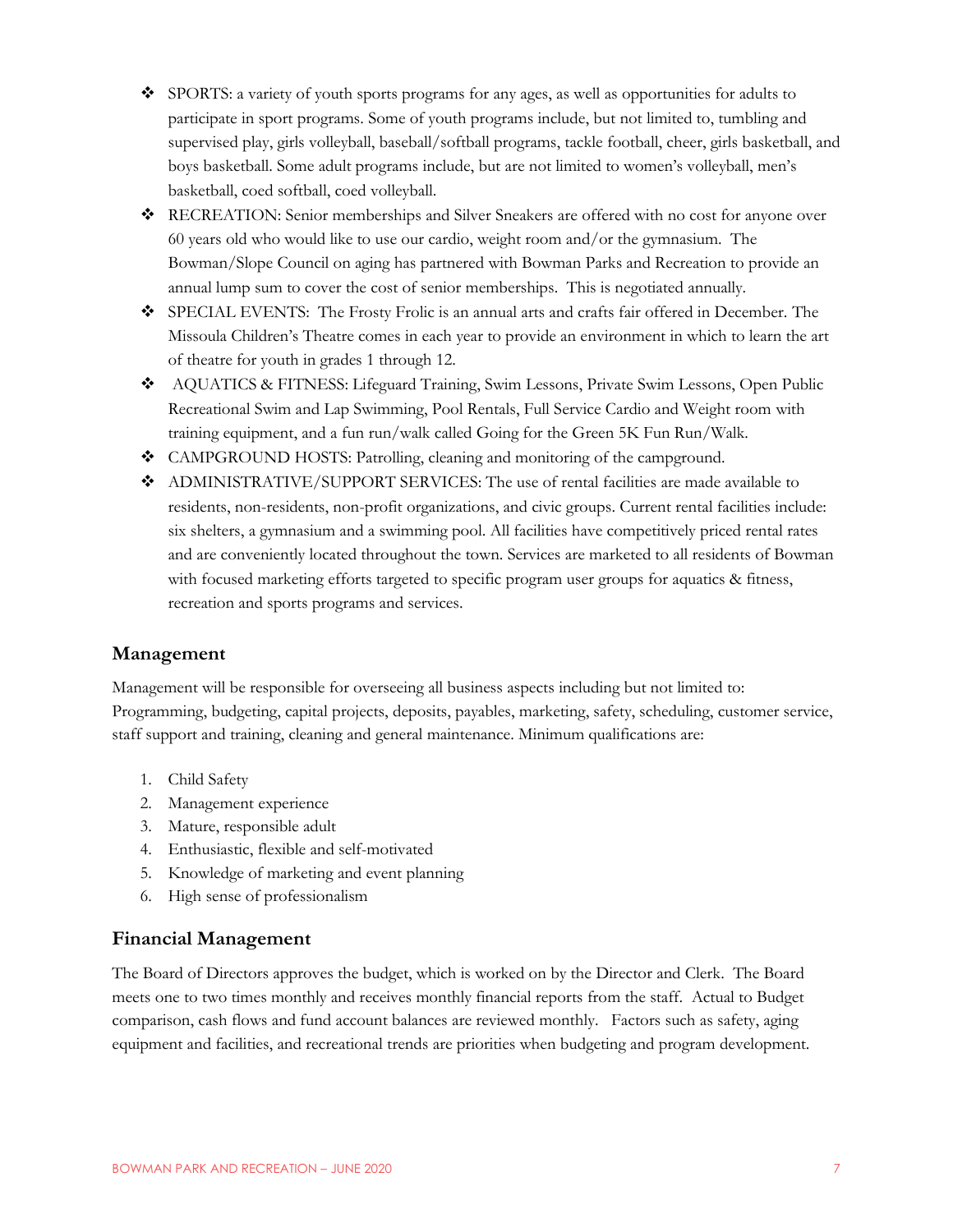# <span id="page-8-0"></span>**Marketing**

The marketing strategy consists of:

- a. Researching other recreational facilities with special note being given to successes and cost-effective approaches.
- b. Persistently work to improve the marketing strategy.
- c. Continually work on all the aspects of the overall marketing plan.

Marketing is an import factor of any successful business. Some of our current advertising strategies include posting in the local newspaper, Facebook, emails and our website, as well as distributing and providing our customers with brochures of our main events and programs throughout the year:

- **Print Advertising**: The Bowman County Pioneer and Eido Connect, our local weekly newspapers, serve as a great source of advertisement of our main events.
- **Our website:** The Bowman Park and Recreation site provides our customers with the latest news and keeps them informed of the upcoming events.
- **Facebook page:** We use our Facebook page as another print advertisement source to inform the Bowman County residents of any daily changes and upcoming events.
- **Brochures:** Throughout the year we produce brochures available to our customers. These brochures consist of every event, programs being offered, operating hours, costs, and deadlines of any happenings.
- **Emails.** Current customer database receives updated and new event information via emails.
- **Texts.** Director uses texting to communicate with staff, coaches, officials, and team captains.
- **Other Businesses**: A relationship with the other businesses in town is established to try and promote traffic to the facility.

#### <span id="page-8-1"></span>**Market Analysis**

The primary service area for this analysis will be the Bowman residents. The Bowman residents are our primary customers and are the direct payers of the mill levy, so it seems only appropriate to use them as primary service area of the market analysis. The estimated 2019 population of Bowman was 1599 and Bowman County was 3024. City of Bowman residents make up 52.9% of the population of Bowman County. Bowman County is the 34<sup>th</sup> most populated county in the state of North Dakota out of 53 counties.

The following charts are used to separate population into gender, age, race, education, and household income so we can adjust to future sensitive trends in our community:

# *Gender and Race/Ethnicity (2019)*

Acccording to the censusreporter.org, the 2019 population estimate for the Bowman county is 50% males and 50% females, the median age is 38.4, with 94% of the population is white and 5.3% hispanic and .7% American Indian.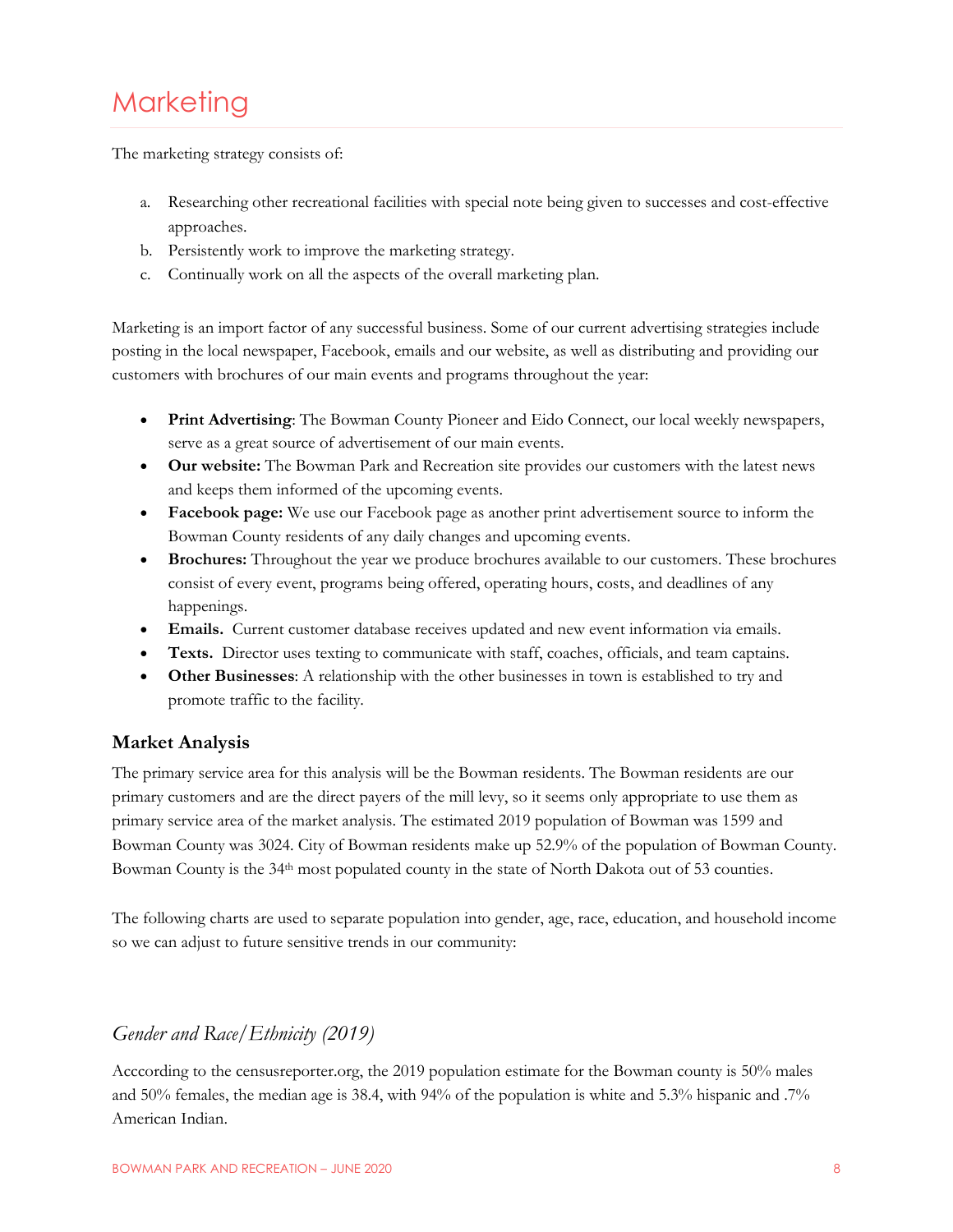| Gender                                                                                                                 | <b>Number</b>                                                                    | Percent  |  |  |  |  |  |  |  |  |
|------------------------------------------------------------------------------------------------------------------------|----------------------------------------------------------------------------------|----------|--|--|--|--|--|--|--|--|
| Male                                                                                                                   | 880                                                                              | $48.4\%$ |  |  |  |  |  |  |  |  |
| Female                                                                                                                 | 937                                                                              | $51.6\%$ |  |  |  |  |  |  |  |  |
| <b>Total Population</b>                                                                                                | 1817                                                                             |          |  |  |  |  |  |  |  |  |
| Source: censusreporter.org                                                                                             | Table 1: Age, Gender, and Race Breakdown / Percent of Total–Bowman, North Dakota |          |  |  |  |  |  |  |  |  |
| <b>BOWMAN COUNTY &amp; CITY OF BOWMAN</b>                                                                              |                                                                                  |          |  |  |  |  |  |  |  |  |
|                                                                                                                        | <b>POPULATION 2010 - 2019</b>                                                    |          |  |  |  |  |  |  |  |  |
|                                                                                                                        |                                                                                  |          |  |  |  |  |  |  |  |  |
| 3.277<br>——3,214———3,238<br>$-3,222 -3,150$<br>-3,211 <del>-</del><br>3,143<br>-3.143<br>$\rightarrow$ 067<br>$-3.024$ |                                                                                  |          |  |  |  |  |  |  |  |  |



**Table 2** shows population distribution by year for Bowman and Bowman County residents

# *Age Analysis (2019)*

**Table 2** shows percent of population distribution by age for Bowman and Bowman County residents

| <b>Age Statistics</b> | Number | Percent |
|-----------------------|--------|---------|
| $0 - 9$               | 288    | 18.00%  |
| $10-19$               | 176    | 11.00%  |
| 20-39                 | 416    | 26.00%  |
| 40-59                 | 336    | 21.00%  |
| 60-80                 | 336    | 21.00%  |
| $80+$                 | 48     | 3.00%   |
| Median Age            | 41     |         |

**Table 2: 2014 Population Breakdown Percent of Total by Age – Bowman, North Dakota Source: censusreporter.org**

- Under 10 years: This group represents users of preschool, Dance, Tumbling, T-ball, Midget and 10&U Girls Softball and other programs and facilities, and as park playground and open space users. These individuals are the future participants in the 4<sup>th</sup>-6<sup>th</sup> grade youth activities.
- 10 to 18 years: These group represents current youth program participants. Older members of this groups are often employment seekers.
- 20 to 39 years: This group represents young adult program participants, users of a wide range of adult programming and park facilities. Their characteristics extend from having children using preschool and youth programs.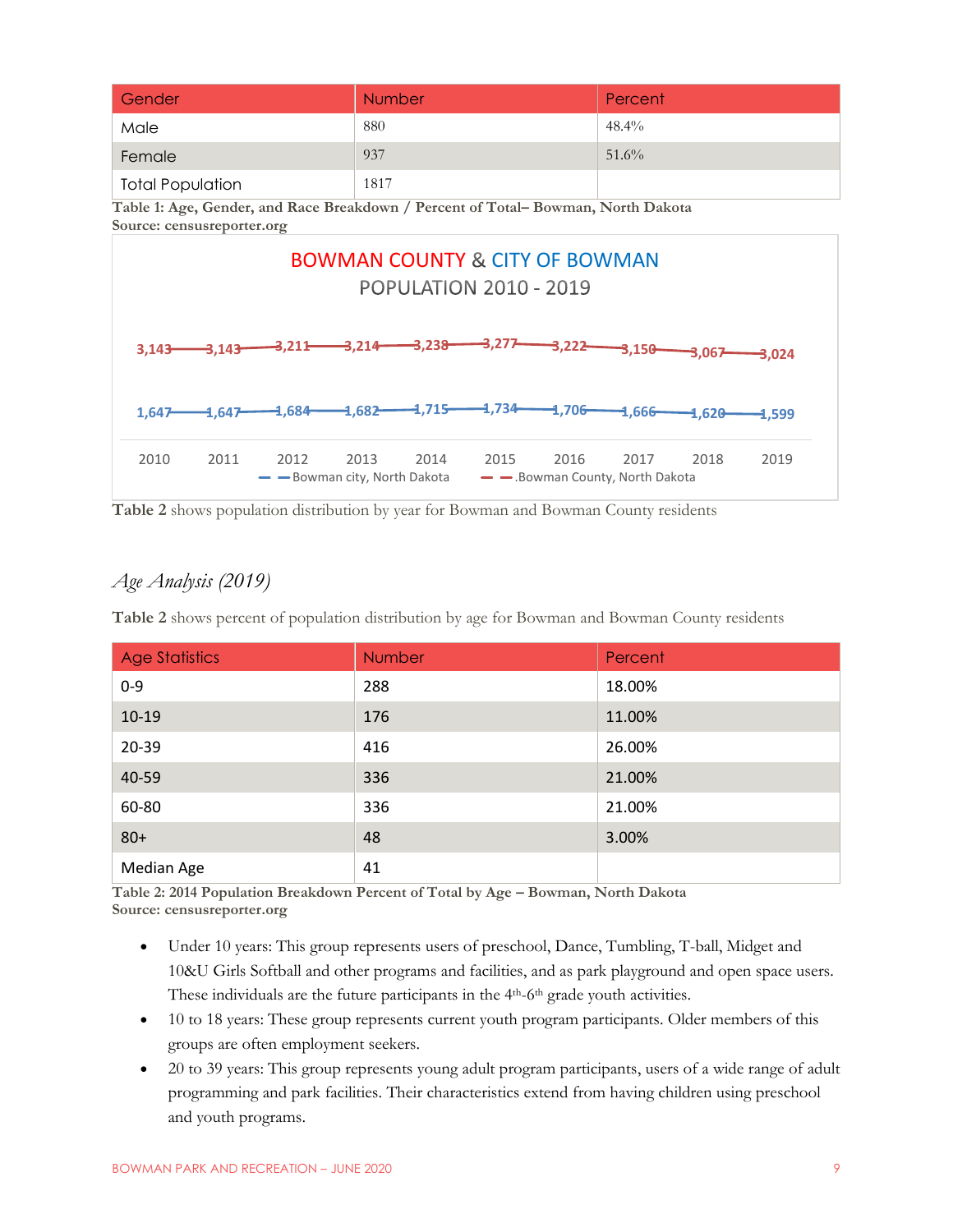- 40 to 59 years: This group represents users of a wide range of adult programming and park facilities, users of older adult programming exhibiting the characteristics of approaching retirement or already retired and typically enjoying grandchildren.
- 60 years plus: This group ranges from approaching retirement, active seniors, to physically inactive seniors. Recreation facilities and programs should serve as a significant link in the health care system.

# *Race/Ethnicity (2019)*

Statistics gathered from U.S. Census provide the race and ethnicity breakdown for Bowman. As shown in **Table 3,** the race with the largest population is White for Bowman, ND exceeding 95%.

| Race              | <b>Number</b> | Percent |
|-------------------|---------------|---------|
| One Race          | 1,595         | 99.7%   |
| White             | 1,527         | 95.5%   |
| American Indian   | 14            | 0.9%    |
| Hispanic          | 50            | 3.1%    |
| Two or More Races | 8             | 0.5%    |

**Table 3: Race Breakdown Percent of Total by Race – Bowman, North Dakota Source: censusreporter.org**

**\***Persons of Hispanic Origin may be of any race. This number reflects the percentage of the total population.

# *Education (2019)*

According to the U.S. Census information that is shown in **Table 4,** Bowman has higher percentage of residents with high school diplomas and bachelor's degrees.

| <b>Education Level</b> | Number | Percent |
|------------------------|--------|---------|
| No degree              | 192    | 12%     |
| High School            | 512    | 32%     |
| Some College           | 448    | 28%     |
| Bachelor's             | 336    | 21%     |
| Post-Grad              | 96     | 6%      |

**Table 4: Level of Education Breakdown Percent of Total by Education – Bowman, North Dakota Source: censusreporter.org**

## *Household Income (2019)*

According to the censusreporter.org data, the estimated 2019 median household income for Bowman is \$59,881 and \$32,378 is the per capital income. **Table 5** displays the percent of households by income.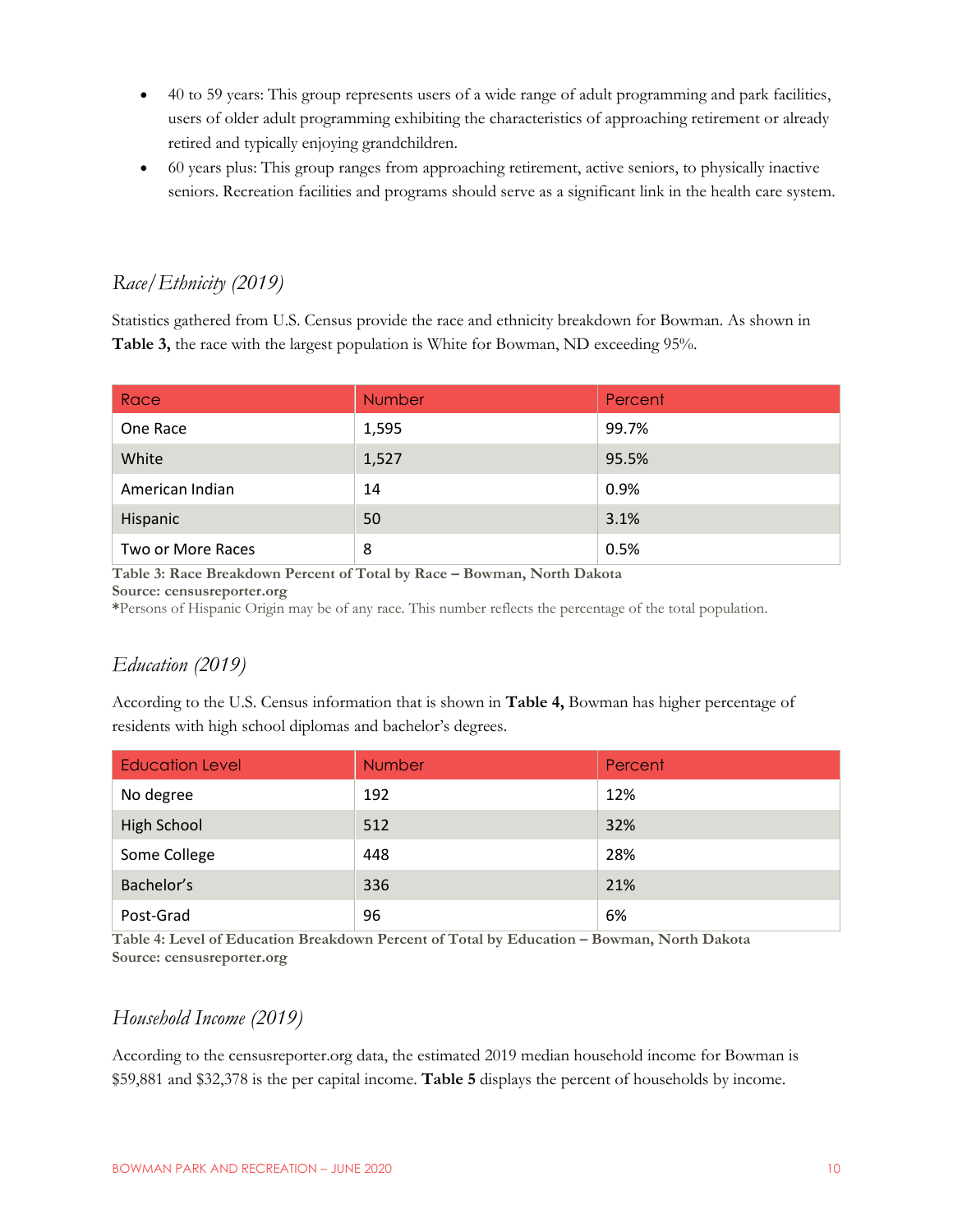

**Table 5: Household Income Breakdown Percent of Total by Income– Bowman, North Dakota Source: censusreporter.org**

## *Poverty (2019)*

According to the censusreporter.org, Bowman has 10% of children under 18 and 15% of Seniors (65 and older) living in poverty. North Dakota statistics indicates that 11.9% of its residents live in poverty, and 15. 4% live in poverty in the United States.

# *Employment (2019)*

According to 2019 figures from ndlmi.com, only 2.7% are unemployed in Bowman. If you would compare Bowman to North Dakota state average, unemployment percentage is significantly below state average.

#### <span id="page-11-0"></span>**Market Segmentation**

A market segment is typically defined as divisions of the market or population into subgroups with similar motivations. For the purpose of this Business Plan the following market segments are identified:

- Frequent recreational users (mostly the residents of the Bowman)
- Occasional recreational users (typically the neighboring communities' residents and perhaps farther)
- Visitors (mostly those passing through or those attracted seasonally)

## <span id="page-11-1"></span>**Competition**

By building a business based on long-standing relationships with satisfied customers, we instantaneously build defenses against competition. The longer the relationship stands, the more we help our customers understand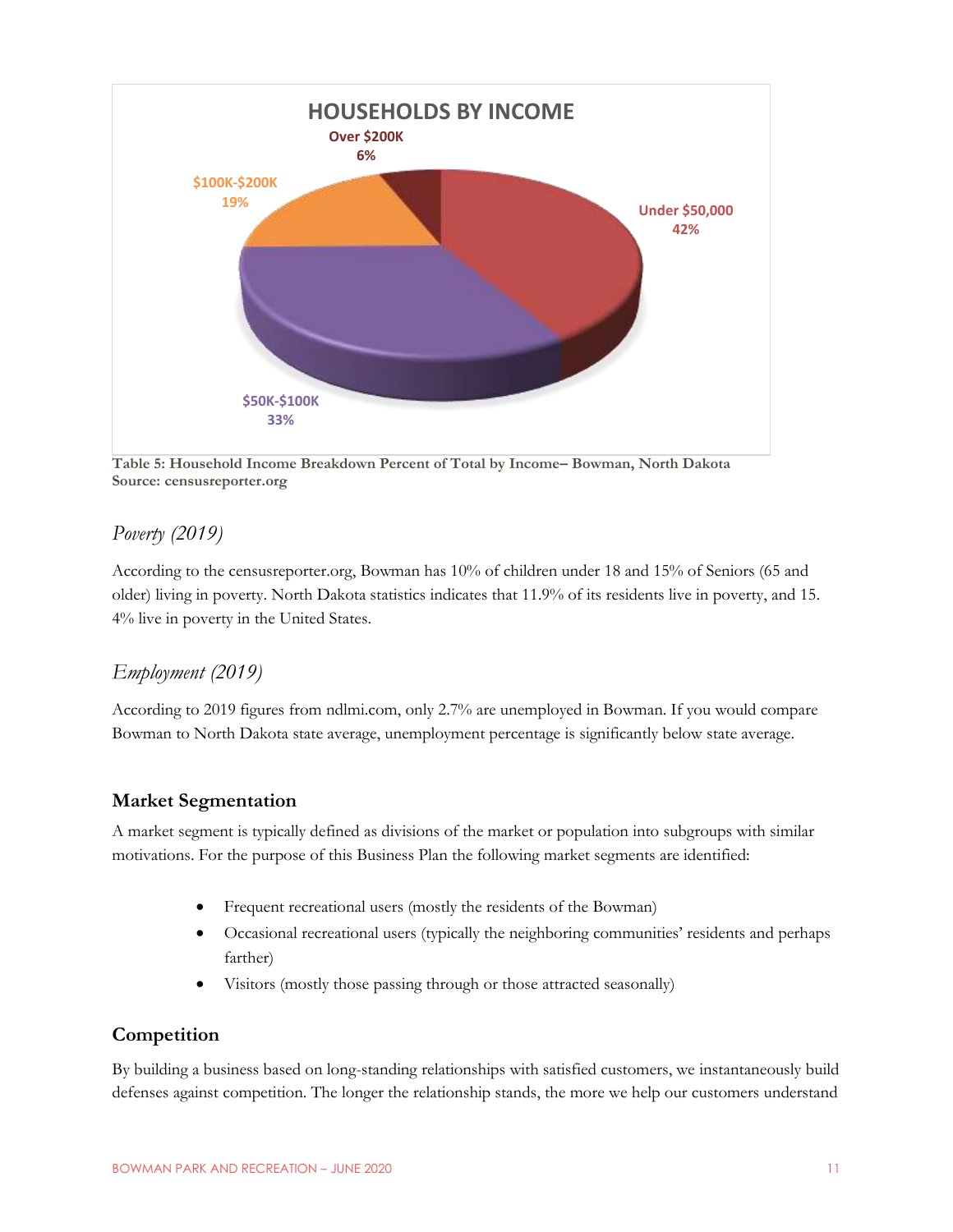what we offer them. In close-knit communities like Bowman, Rhame or Scranton, reputation is extremely important, and word-of-mouth advertising is vital. The 2 other factors in our competitive edge are:

- Location: Best location of any child type activity center in the center of residential area, being three blocks from the school.
- **Service**: Equipment and facilities to appropriately entertain the age group as well services catering to adults and parents in the same building. No other indoor facility in Bowman, Scranton or Rhame offers such diverse services and facilities under one roof.

| <b>Business</b>                                     | Location                               | Services Offered                                                                                                                          | Prices                                                                                             |
|-----------------------------------------------------|----------------------------------------|-------------------------------------------------------------------------------------------------------------------------------------------|----------------------------------------------------------------------------------------------------|
| Bowman<br>Lodge Prairie<br>Fitness &<br>Indoor Pool | Hwy 12, Bowman, ND                     | Personal Training,<br>Fitness Classes.<br>Individual Fitness -24-hour key<br>club<br>1-3 p.m. Water Exercise<br>Open Swim & B-day parties | \$48 minimum pp/month plus key<br>cost, \$80 per couple per month<br>\$3 per day<br>\$30 per month |
| <b>New</b><br>Beginnings<br>Gym                     | 1 <sup>st</sup> St. SE, Bowman,<br>ND. | Personal Training,<br>Individual Fitness 24-hour key<br>club                                                                              | \$30 per person per month<br>\$5 Daily Fee<br>\$30 per person per month, \$40 per<br>couple        |
| Premiere Core                                       | Main Street, Bowman,<br>ND             | Personal Training<br>24-hour key club                                                                                                     | \$300+ per month individual<br>includes membership                                                 |
| Bowman<br>Parks and<br>Recreation                   | 305 1st St. SW,<br>Bowman, ND          | Individual Fitness<br>Open Gym<br>Water Exercise 3x daily<br>Birthday parties                                                             | \$3-4 Daily, \$120 per 4-months or<br>\$250 per year                                               |

Current Comparable Competition as of March 2017:

# <span id="page-12-0"></span>**Pricing**

Memberships based on household income and programs based on program expenses. Historical data shows pricing is based on household income. Below is a table of program and membership pricing in 2005, 2010, 2015, and 2017.

| Programs                    | 2005  | 2010  | 2015    | 2020         |
|-----------------------------|-------|-------|---------|--------------|
| Tackle Football             |       |       | $$65*$  | $$65*$       |
| Cheer                       |       |       | $$15*$  | $$25*$       |
| Girls Basketball            | \$15  | \$15  | \$15    | \$25         |
| <b>Boys Basketball</b>      | \$15  | \$15  | \$15    | \$25         |
| <b>Girls Volleyball</b>     |       | \$15  | \$15    | \$25         |
| Tumbling                    |       |       | $$75*$  | \$40 & \$60  |
| Coed Volleyball             | \$200 | \$200 | \$275   | \$275        |
| Women's Volleyball          | \$200 | \$200 | \$275   | \$275        |
| Men's Basketball            |       |       | $$400*$ | $$400*$      |
| T-Ball                      | \$25  | \$30  | \$30    | \$30         |
| Midget Baseball             | \$25  | \$30  | \$30    | \$35         |
| Little League Baseball      | \$35  | \$40  | \$40    | \$40         |
| Girls Softball              |       | \$40  | \$40    | $$35 \& $40$ |
| <b>Babe Ruth Baseball</b>   | \$35  | \$40  | \$40    | \$40         |
| Legion Baseball             | \$45  | \$50  | \$50    | \$40         |
| <b>Adult Coed Softball</b>  |       |       | $$400*$ | $$400*$      |
| Missoula Children's Theatre |       |       | $$30*$  | $$25*$       |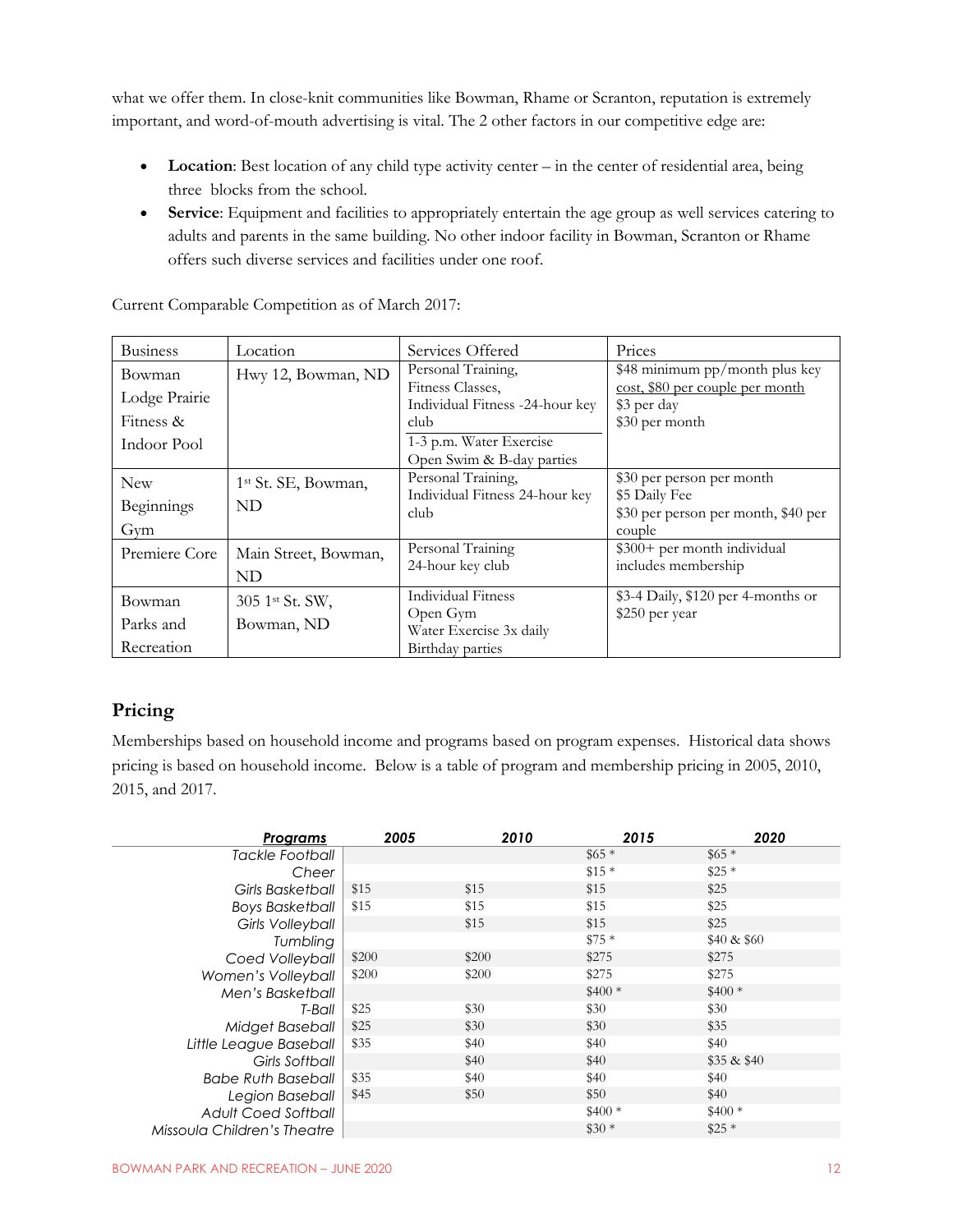| <b>Frosty Frolic</b>                   | \$15                                  | \$15                                  | \$20                                  | \$25                                  |
|----------------------------------------|---------------------------------------|---------------------------------------|---------------------------------------|---------------------------------------|
| Swimming Lessons                       | $$15 - $25$                           |                                       | $$30-$45$                             | $$30-$45$                             |
| Private Lessons                        | \$4 (per 30)<br>mins;\$8 per<br>hour) | $$15$ (per 30 mins;<br>\$30 per hour) | $$25$ (per 30 mins;<br>\$50 per hour) | \$25 (per 30 mins; \$50)<br>per hour) |
| <b>Memberships</b>                     | 2005                                  | 2010                                  | 2015                                  | 2017                                  |
| Pool Season Pass-Student               | \$50                                  |                                       | \$75                                  | \$80                                  |
| Pool Season Pass-Adult                 | \$55                                  | ?                                     | \$85                                  | \$120                                 |
| Pool Season Pass-Family                | \$85                                  |                                       | \$150                                 | \$200                                 |
| Pool Monthly Pass – Lap Swim &         |                                       | ?                                     | $$25*$                                | Will need to purchase                 |
| Adult Exercise                         |                                       |                                       |                                       | season pass                           |
| Rec. Monthly Pass-Student              |                                       |                                       | $$15*$                                | discontinued                          |
| Rec. Annual Pass - Student             | \$125                                 | \$125                                 | \$125                                 | \$150 (includes pool)                 |
| Rec. Punch Card - Student              | 12-\$19; 25-\$40                      | 12-\$19; 25-\$40                      | 12-\$20; 25-\$45                      | discontinued                          |
| Rec. Punch Card - Adult                | 12-\$28; 25-\$65                      | 12-\$28; 25-\$65                      | $12 - $30; 25 - $65$                  | discontinued                          |
| Rec. Annual Pass - Adult               | \$220                                 | \$220                                 | \$220                                 | \$250 (includes pool)                 |
| Rec. Annual Pass - Senior              |                                       |                                       | Free $*$                              | $Free*$                               |
| Rec. Annual Pass - Family              | \$350                                 | \$350                                 | \$350                                 | \$400 (includes pool)                 |
| Rec. Walking Monthly Pass              | \$5                                   | \$5                                   | \$5                                   | \$5                                   |
| Rec. Monthly Cardio and<br>Weight Pass | \$20 (Weight)<br>Lifting Club)        | \$25 (Weight)<br>Lifting Club)        | \$25 (Gym, Cardio<br>& Weight)        | discontinued                          |

\*Prices comparison from 2005, 2010, 2015, and 2020 can be seen above. Programs that were marked by the star  $*$  in the table above were not included in this graph. All the programs marked by the star \* were not a part of the Bowman Parks and Recreation programs in the years of 2005 or/and 2010, and therefore, can't be included in the data representation of changes in program costs.

# Survey

In the spring of 2015 we distributed a Needs Survey to the Bowman City residents. Our goal was to recognize what the members of our community find important in terms of new projects in order to properly plan for the future of Parks and Recreation in Bowman. The needs survey was created by using the Survey Monkey website and consisted of 11 questions that were designed to help shape the programs, facilities and activities for Parks and Recreation.

The survey was distributed three ways: email, mail and Facebook advertising with the link to the survey. We collected 122 responses combined with over 700 surveys being mailed out to Bowman Residents, a 17.4% return rate. The responses indicated that most of the replies came from Bowman City limits residents (66% of the responses) in the age categories of 25-44 years old (51%) and 45-64 years old (30%).

When asked what activities you would like to see offered in Bowman Parks and Recreation, the top three answers are the following: (1) after school programs, (2) swimming lessons, and (3) senior fitness and activities (see Graph 1). Similarly, when asked what facilities are most needed in the Bowman area for the Parks and Recreation to consider by far the most popular answer was the indoor pool (see Graph 2).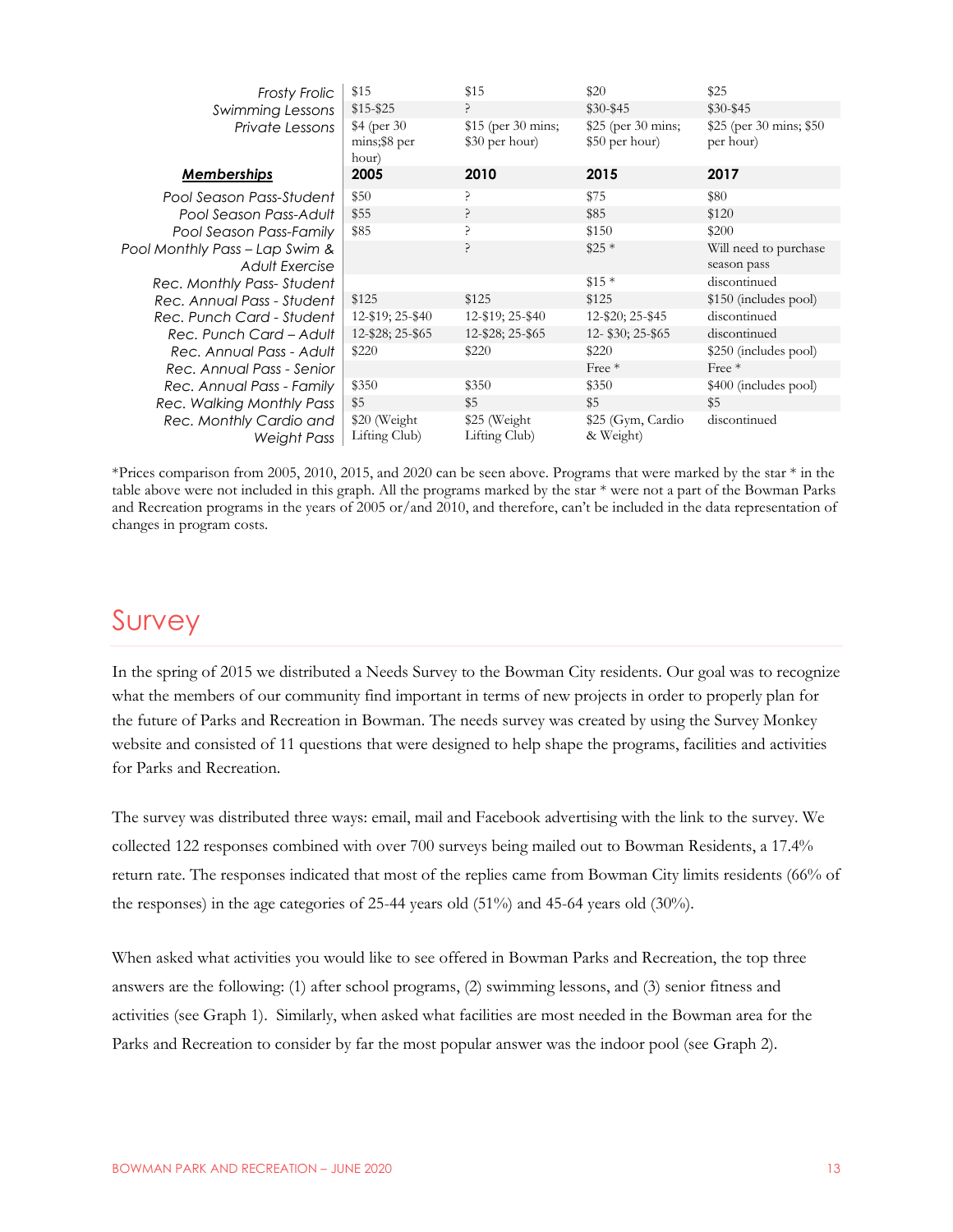

**Graph 1**: Bowman Parks and Recreation most requested Programs/Activities Source: Survey Monkey



**Graph 2:** Bowman Parks and Recreation most needed Facilities Source: Survey Monkey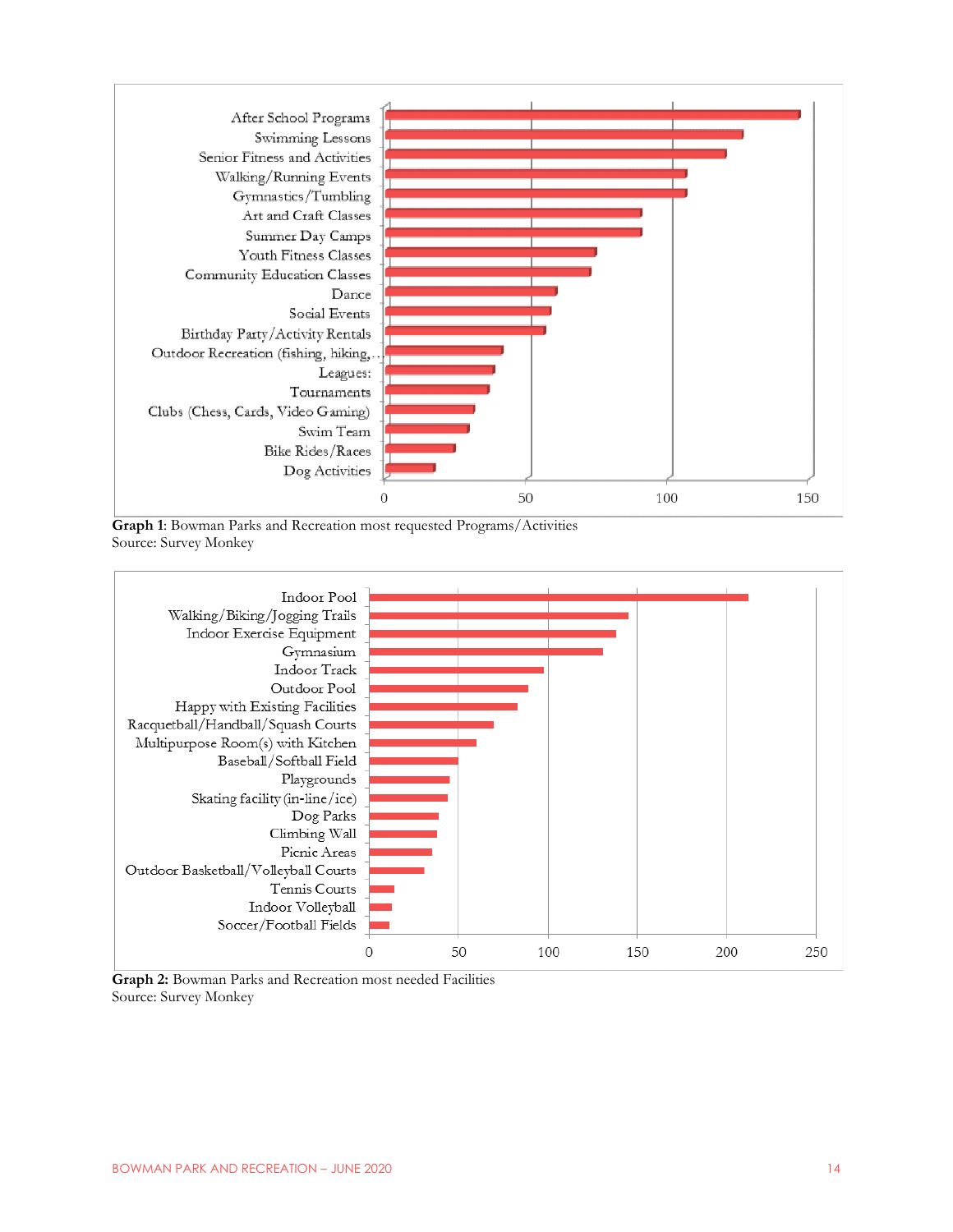# Executive Summary

Based on the results of the Needs Survey, we came to a conclusion that our community is in a need of after school activities for the younger generation, activities for the seniors and swimming lessons which could be offered all year long with the use of the indoor pool. Indoor pool was voted to be the number one facility that the community members would like to have in this area. Since the survey was conducted, the Bowman Lodge opened in July of 2015 and has an indoor pool that is open to the public for open swim and water exercise. Some of the indoor swim needs are being met.

After school programs were the number one activity desired by Bowman area residents. The current facility does not have enough room to offer this type of program. And we also need more room to offer more senior, art and craft, and educational programming. We also realize concessions are a good service to offer spectators of events and they help to support the youth programs. Currently there is no concession area, no sink to use for prep and cleanup, and no room or time for more program offerings. Currently the time factor is that we share the gym with the school, as they use it during the fall and winter months for practice directly after school, which is prime time for after school program offerings. We have a vision of offering senior programming during the day-time hours and transitioning into after school programming.

We could benefit by expanding the existing facility to have more space to offer after school programs, senior fitness, and activity programs. These prospective programs would also demand the expansion of the facility. Those are the requests made by the community members of Bowman, and we strongly recommend that we take these requests into consideration in the respect to all of the generations of Bowman.

We would also be open to partnering with the school district to build an additional gym onto the Rouzie Rec Center that can be scheduled by the school for practices and events, and used by Bowman Parks and Rec when the school is not using it.

# Action Items

The Appendix will outline the upcoming action items and project goals of the Bowman Parks and Recreation Board for the next three years  $(2017 – 2019)$ . These projects include:

- 1. Agreements between Bowman Parks and Recreation and Bowman County School District:
	- a. James Field Mill Levy Annual Payment from School to Rec Center
	- b. School use of Rouzie Rec Center Gym during fall and winter months
	- c. Land gift from School to City of Bowman
- 2. Sales Tax Vote in the June 2018 election to input a 1% sales tax to go toward capital improvement projects of Bowman Parks and Recreation.
- 3. Plan for upcoming Baseball/Softball Complex Update.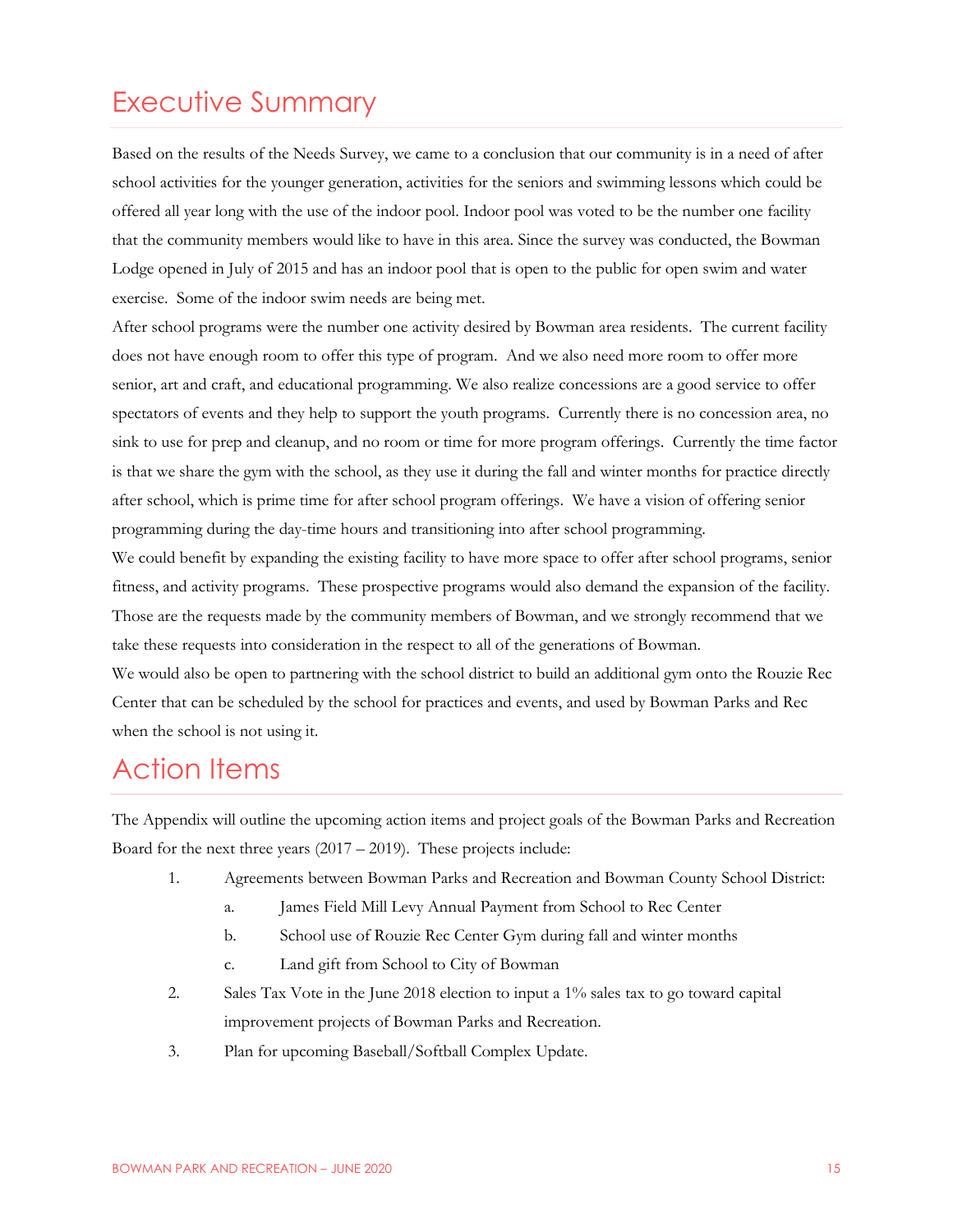# <span id="page-16-0"></span>Appendix

| <b>Captial Depreciation Schedule Chart</b>              |                   |                                    |                    |                 | AH JUA<br>Sowman         |
|---------------------------------------------------------|-------------------|------------------------------------|--------------------|-----------------|--------------------------|
| <b>Rouzie Rec Center</b>                                | Year<br>Purchased | Planned<br><b>Replacement Year</b> | Cost to<br>Replace | Life of<br>Unit | Per Year<br>Depreciation |
| Gym Roof                                                | 2015              | 2045                               | 100000             | 30              | 3333                     |
| <b>Bathhouse Roof</b>                                   | 2015              | 2045                               | 50000              | 30              | 1667                     |
| Pod slide                                               | 2008              | 2028                               | 200000<br>35000    | 20<br>5         | 10000<br>7000            |
| <b>Pool Paint</b><br>Pool Diving Boards                 | 2015<br>2016      | 2020<br>2041                       | 15000              | 25              | 600                      |
| <b>Pool Foundation</b>                                  | 1985              | 2015                               | 200000             | 30              | 6667                     |
| Gym Floor                                               | 2008              | 2033                               | 60000              | 25              | 2400                     |
| Weight Equipment                                        | 1989              | 2030                               | 20000              | 25              | 800                      |
| <b>Storage Building</b>                                 |                   |                                    | 15000              | 50              | 300                      |
| Lobby Floor                                             | 1985              | 2020                               | 25000              | $\frac{25}{25}$ | 1000                     |
| Locker Room Updates                                     | 1985              | 2020                               | 20000              |                 | 800                      |
| <b>Filter System</b>                                    | 2015              | 2035                               | 150000             | 20              | 7500                     |
| Chemical System                                         | 2015              | 2035                               | 10000              | 20              | 500                      |
| Water Heater                                            | 1985<br>1985      | 2040<br>2025                       | 8000<br>10000      | 25<br>40        | 320<br>250               |
| <b>Floor System Boiler</b><br><b>Pool Boiler</b>        | 2009              | 2020                               | 10000              | 20              | 500                      |
| Furnace - Weight Room                                   | 2010              | 2035                               | 5000               | 25              | 200                      |
| Furnace - Gym x2                                        | 2012              | 2037                               | 5000               | 25              | 200                      |
| Treadmill                                               | 2014              | 2024                               | 5000               | 10              | 500                      |
| Eleptical                                               | 2014              | 2024                               | 5000               | 10              | 500                      |
| Recumbant                                               | 2014              | 2024                               | 2500               | 10              | 250                      |
| Recumbant                                               | 2014              | 2024                               | 2500               | 10              | 250                      |
| Eleptical                                               | 2010              | 2020                               | 4500               | 10              | 450                      |
| Rowing Machine                                          | 2017              | 2027                               | 1200               | 10              | 120                      |
| <b>Nustep</b>                                           | 2017              | 2027                               | 5500               | 10              | 550                      |
| Nustep<br>Parks                                         | 2005              | 2022                               | 5500               | 10              | 550                      |
| Playground Equip City                                   | 2005              | 2030                               | 80000              | 25<br>25        | 3200                     |
| Playground Equip Rotary<br>Playground Equip Kiddie      | 1985<br>1990      | 2010<br>2015                       | 80000<br>40000     | 25              | 3200<br>1600             |
| Restrooms City                                          | 2005              | 2020                               | 60000              | 30              | 2000                     |
| Restrooms Rotary                                        | 1995              | 2025                               | 60000              | 30              | 2000                     |
| Restrooms/Concession Ballpark                           | 1989              | 2019                               | 85000              | 30              | 2833                     |
| <b>BB/SB Fields &amp; Fencing</b>                       | 1989              | 2019                               | 10000              | 30              | 333                      |
| James Fields & Fencing                                  | 1989              | 2019                               | 10000              | 30              | 333                      |
| James Grandstand                                        | 1950              | 2000                               | 60000              | 50              | 1200                     |
| <b>BB/SB Bleachers</b>                                  | 1990              | 2020                               | 25000              | 30              | 833                      |
| James Field Lights                                      | 1989              | 2019                               | 100000<br>85000    | 30<br>30        | 3333<br>2833             |
| <b>BB/SB Field Lights</b><br>Picnic Shelter CityN       | 2005              | 2055                               | 25000              | 50              | 500                      |
| Picnic Shelter City NW                                  | 2005              | 2055                               | 25000              | 50              | 500                      |
| Pionic Shelter City S                                   | 2005              | 2055                               | 25000              | 50              | 500                      |
| Picnic Shelter Rotary N                                 | 2000              | 2050                               | 25000              | 50              | 500                      |
| <b>Pionic Shelter Rotary S</b>                          | 2000              | 2050                               | 25000              | 50              | 500                      |
| Pionic Shelter BB/SB                                    | 1989              | 2039                               | 25000              | 50              | 500                      |
| <b>Picnic Shelter Campground</b>                        | 1978              | 2028                               | 25000              | 50              | 500                      |
| Campground Shower House                                 | 1978              | 2022                               | 150000             | 40              | 3750                     |
| Campground Septic 1                                     | 1978              | 2020                               | 35000              | 40              | 875                      |
| Campground Septic 2                                     | 2016              | 2056<br>2035                       | 35000              | 40              | 875                      |
| <b>Skate Park Equipment</b><br>Skate Park Concrete Slab | 2010<br>2010      | 2040                               | 100000<br>50000    | 25<br>30        | 4000<br>1667             |
| <b>Basketball Court City Park</b>                       | 2008              | 2033                               | 50000              |                 | 2000                     |
| <b>Maintenance Equipment</b>                            |                   |                                    |                    |                 |                          |
| <b>Shop Building Addition</b>                           | 2005              | 2055                               | 150000             | 50              | 3000                     |
| Tractor                                                 | 2008              | 2018                               | 30000              | $\overline{10}$ | 3000                     |
| 2002 Pickup                                             | 2015              | 2025                               | 10000              | 10              | 1000                     |
| Dodge Ram                                               | 2012              | 2022                               | 7500               | 10              | 750                      |
| <b>Ford Ranger</b>                                      | 2010              | 2020                               | 7500               | 10              | 750                      |
| 2019 Dump Trailer                                       | 2019              | 2039                               | 11000              |                 |                          |
| 2012 Pickup                                             | 2020              | 2035                               | 11400              |                 |                          |
|                                                         |                   |                                    |                    |                 |                          |
| ChevyS-10                                               | 1990              | 2000                               | 7500               | 10              | 750                      |
| Lawnmower 72 Grasshopper                                | 2017<br>2015      | 2022<br>2020                       | 12000<br>8000      | 5<br>5          | 2400<br>1600             |
| Lawnmower 60 John Deere<br>Lawnmower 60 John Deere      | 2014              | 2019                               | 8000               | 5               | 1600                     |
| Lawnmower 48 John Deere                                 | 2013              | 2018                               | 7000               | 5               | 1400                     |
|                                                         |                   |                                    |                    |                 |                          |

 $$1,015,500$   $$2,529,600$   $$103,823$ 

# Capital Depreciation Table ( $Red =$  items due within 5 years):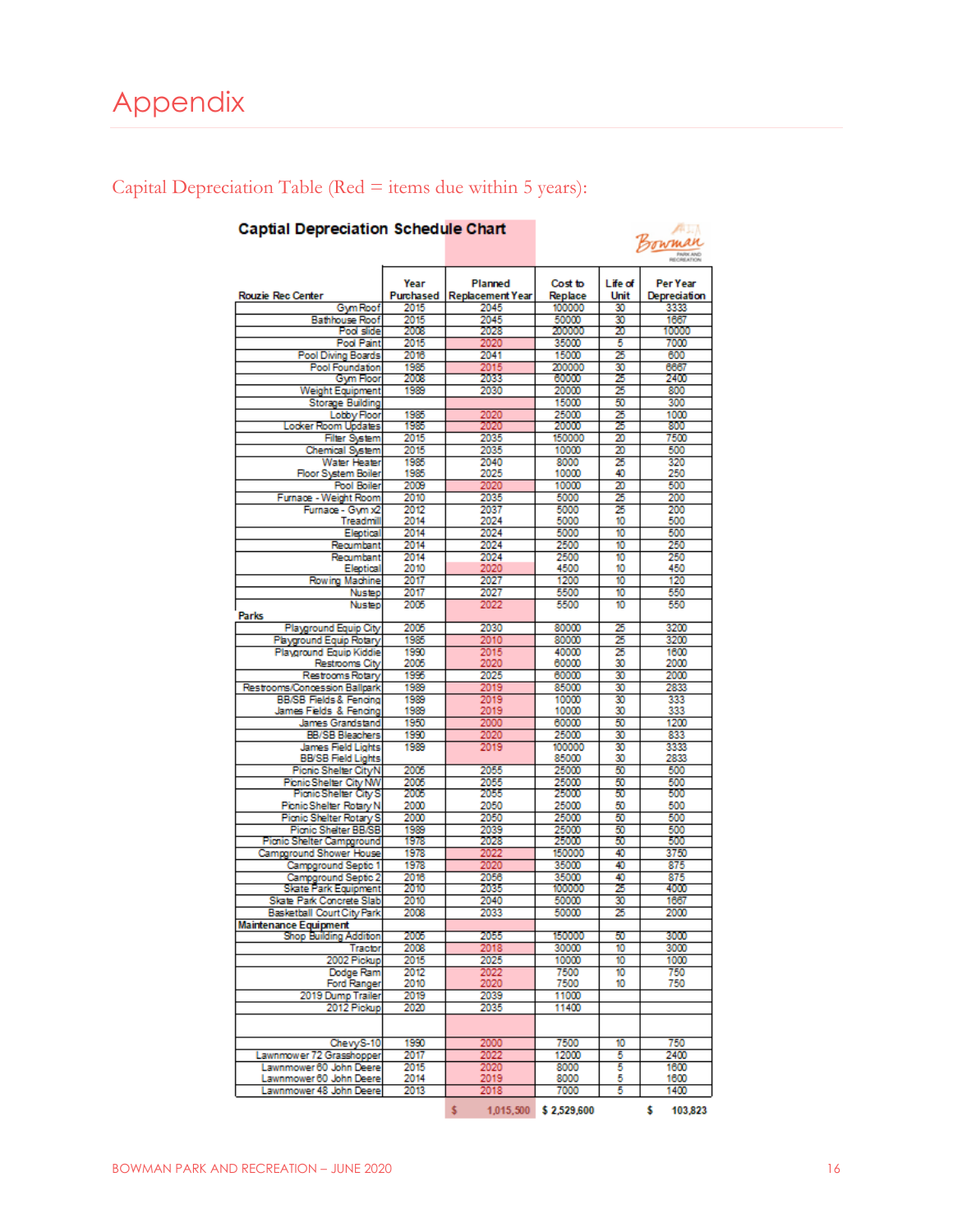# Revenue & Expenses:

| 12:54 PM<br>04/15/20<br><b>Accrual Basis</b>                           | January 2014 through December 2019  |                    |                    |                    |                    |                         |  |
|------------------------------------------------------------------------|-------------------------------------|--------------------|--------------------|--------------------|--------------------|-------------------------|--|
|                                                                        | Jan - Dec 14                        | Jan - Dec 15       | Jan - Dec 16       | Jan - Dec 17       | Jan - Dec 18       | Jan - Dec 19            |  |
| Income<br><b>FUND-P&amp;R Capital Improvements</b>                     | 24.379.48                           | 21.101.73          | 24.051.36          | 32.826.51          | 23.279.35          | 24.655.18               |  |
| <b>FUND - 1% Sales Tax Revenue</b><br><b>FUND - General Revenue</b>    | 0.00<br>380.532.46                  | 0.00<br>663.639.12 | 0.00<br>511.203.52 | 0.00<br>487.684.26 | 0.00<br>422.720.42 | 72.657.59<br>415.571.11 |  |
| <b>FUND - Rec Expansion Project</b>                                    | 20.465.00                           | 0.00               | 0.00               | 0.00               | 0.00               | 0.00                    |  |
| <b>Total Income</b>                                                    | 425.376.94                          | 684.740.85         | 535,254.88         | 520.510.77         | 445.999.77         | 512.883.88              |  |
| <b>Gross Profit</b>                                                    | 425.376.94                          | 684.740.85         | 535.254.88         | 520.510.77         | 445,999.77         | 512,883.88              |  |
| <b>Expense</b><br><b>FUND-P&amp;R Capital Improvements</b>             | 20.217.57<br>36.318.38<br>10.980.95 |                    | 9,399.00           | 9.025.15           | 24.707.15          |                         |  |
| <b>FUND - 1% Sales Tax Expense</b>                                     | 0.00                                | 0.00               | 0.00               | 0.00               | 0.00               | 97.808.09               |  |
| <b>FUND - General Expenses</b>                                         | 353,138.12                          | 677,905.39         | 523,844.18         | 406,146.20         | 472,528.76         | 348, 174.30             |  |
| <b>FUND - Rec Expansion Project Ex</b><br>Reconciliation Discrepancies | 8.527.64<br>0.00                    | 640.34<br>0.00     | 0.00<br>0.03       | 0.00<br>0.00       | 0.00<br>2.03       | 0.00<br>0.01            |  |
| <b>Total Expense</b>                                                   | 381,883.33                          | 714,864.11         | 534,825.16         | 415,545.20         | 481,555.94         | 470,689.55              |  |
| <b>Net Income</b>                                                      | 43,493.61                           | $-30,123.26$       | 429.72             | 104,965.57         | $-35,556.17$       | 42,194.33               |  |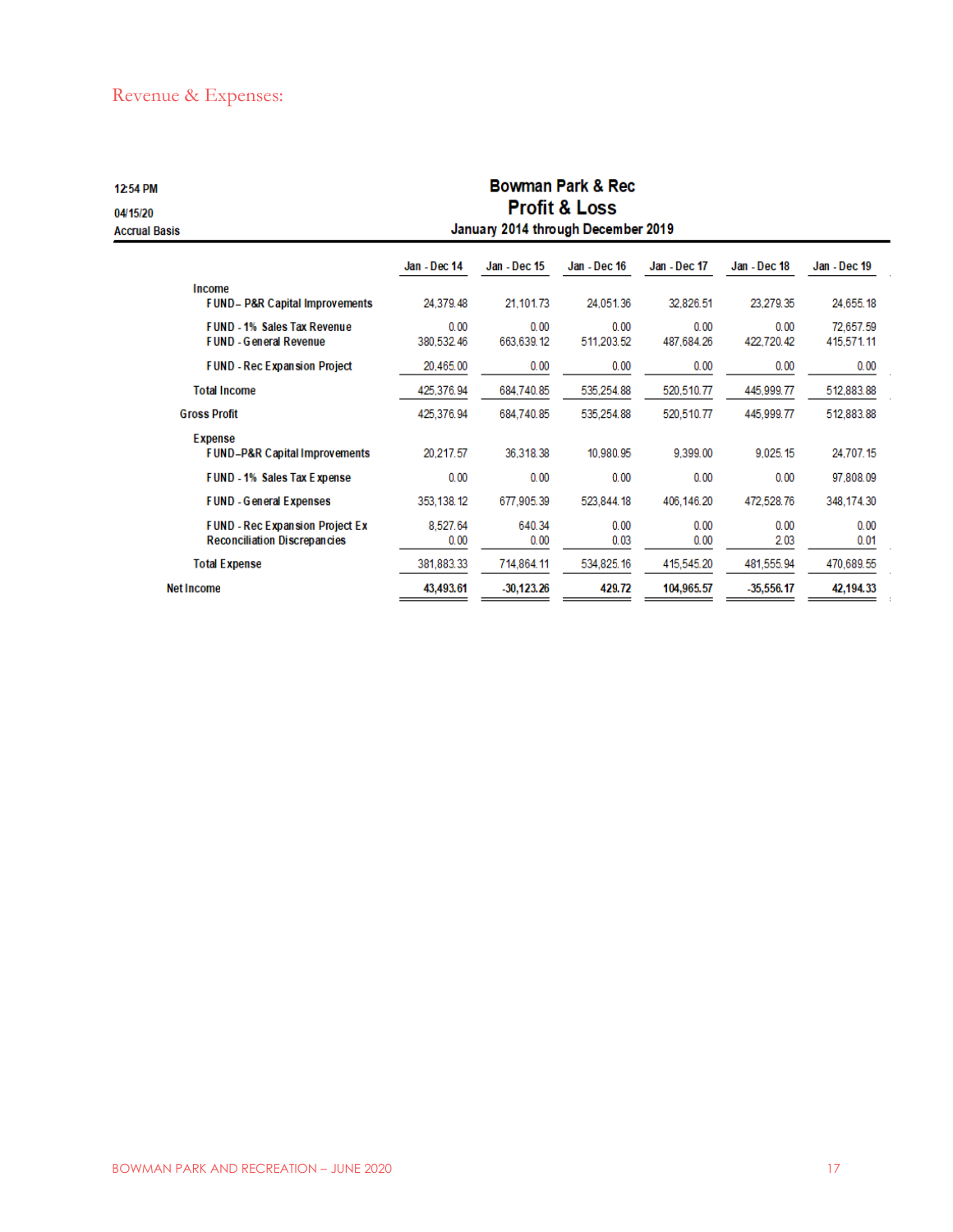## Project 1: Agreements between Bowman Parks and Recreation and Bowman County School **District**

a. Draft a Memorandum of Agreement between Bowman Parks and Recreation and Bowman County School District to define the dual ownership of James Field area and the dollar amount given by the school, which collects the mill by December 2017.

Justification: There are currently no written records on why the dollar amount given each year is \$8900 from the school to Park and Recreation. This agreement needs to clearly state the dual ownership and define future use for each party's benefit.

- i. Draft Agreement
- ii. Attorney Review
- iii. Present to School
- iv. Repeat process until agreement is signed.
- b. Draft a Memorandum of Agreement between Bowman Parks and Recreation and Bowman County School District to define the terms for using the Rouzie Rec Center for practices both before and after school during prime time use by March 2018.

Justification: Currently the school uses the Rouzie Rec Center Gym for no fees during the fall and winter months, during prime time after school hours and sometimes at 6:00 a.m. prior to the rec center's normal business hours, for practices and occasional games. No additional programs, including an after school program can be added to serve the needs of the community; after school program is the highest need from the community based on the 2015 survey.

- i. Draft Agreement
- ii. Attorney Review
- iii. Present to School
- iv. Repeat process until agreement is signed.
- c. Request Bowman County School District to gift (old high school block) land located 305 1<sup>st</sup> St SW to City of Bowman/Bowman Parks and Recreation to use toward a Recreation Center expansion by May 2018.

Justification: In order for Bowman Parks and Recreation to move forward with the addition of facilities to use for after school programs, additional programs, senior meals, etc. the school needs to gift the land so grants, bonds, and/or loans can be pursued.

- i. Draft Agreement
- ii. Attorney Review
- iii. Present to School
- iv. Repeat process until agreement is signed.

Project 1 Update – 4/15/2020: Both Memorandum of Agreements have been drafted and a draft copy was presented to the Bowman County School Athletic Director. The board has requested the school district gift the Rouzie Rec Center land to City of Bowman.

Project 1 Update – 12/16/2020: Bowman County School has gifted the facility portion of Block 25 (Rec Center Block) to the City of Bowman. The land has been surveyed and a plat has been taken to the Attorney to draw up the Deed.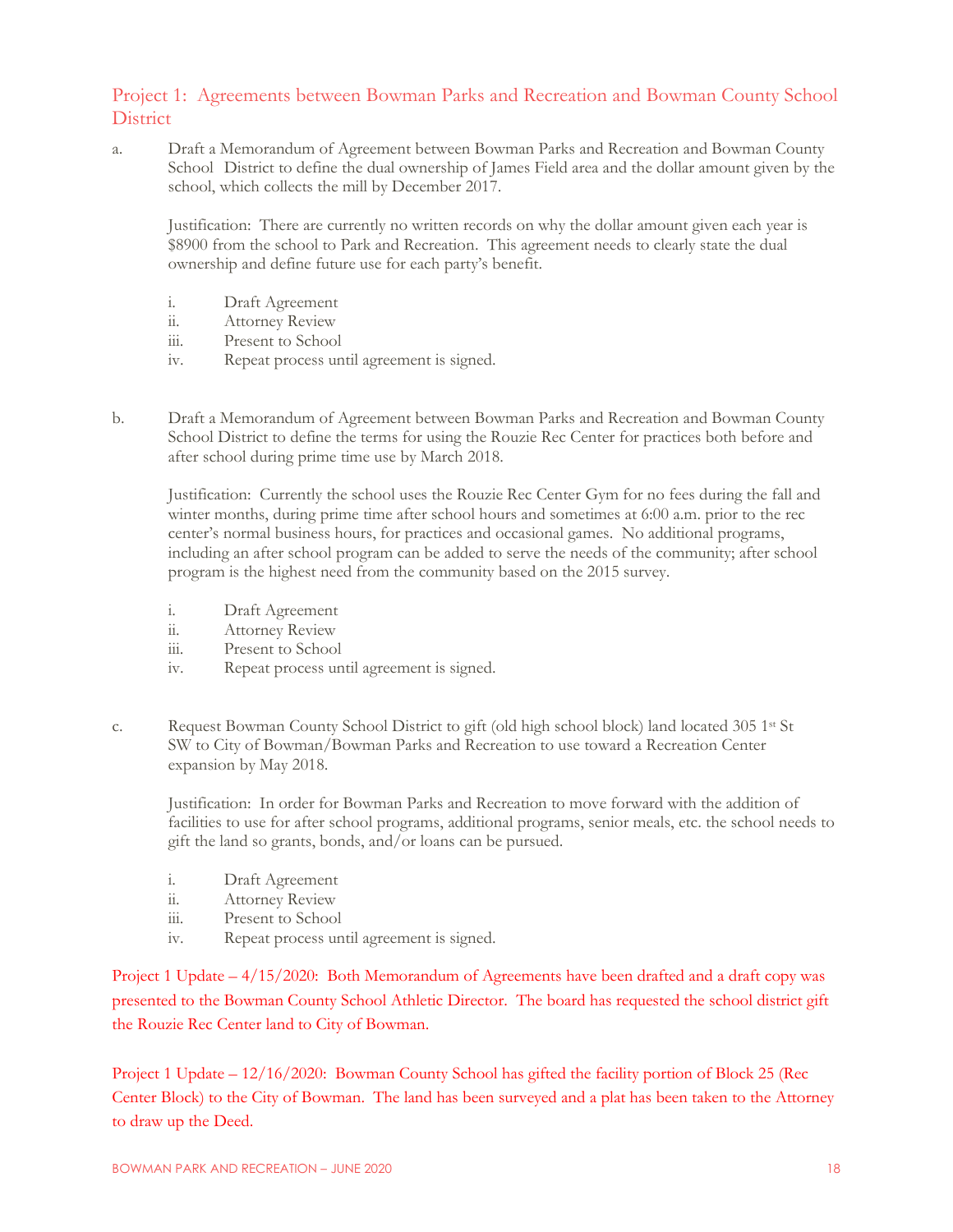Project 2: Sales Tax Vote in the June 2018 election for a 1% sales tax to go toward capital and operating projects of Bowman Parks and Recreation.

Project 2 Update – 4/15/2020: Sales tax vote passed in June of 2018. Sales tax dollars began coming in May 2019. Below is the latest 5 year plan for use of the Sales Tax:

| Captial Improvement Projects 3-5 Year Plan             | SOFT COSTS NOT INCLUDED IN BOND |             |     |              |     | ÆFJJA<br>owman<br><b>INFOCAND</b><br>RECREATION |    |                       |     | 12/17/2020     |   |         |     |            |
|--------------------------------------------------------|---------------------------------|-------------|-----|--------------|-----|-------------------------------------------------|----|-----------------------|-----|----------------|---|---------|-----|------------|
|                                                        |                                 | 2020 Budget |     | 2021         |     | 2022                                            |    | 2023                  |     | 2024           |   | 2025    |     |            |
| Pod                                                    | s                               | 48,000      | s   | 28,000 \$    |     | $\blacksquare$                                  | s  | $\blacksquare$        | s   | $\blacksquare$ | s |         |     |            |
| Paint Pool                                             | s                               | 48,000      |     |              |     |                                                 |    |                       |     |                |   |         |     |            |
| Pool Vacuum                                            |                                 |             | s   | 3,000        |     |                                                 |    |                       |     |                |   |         |     |            |
| Pool Boiler                                            |                                 |             | s   | 25,000       |     |                                                 |    |                       |     |                |   |         |     |            |
| <b>Rec Center</b>                                      | s                               | 237,413     | s   | 246.491      | s   | 172, 276                                        |    | 177,276               | s   | 162,276        | s | 162,276 |     |            |
| Water Heater                                           | s                               | 11,163      |     |              |     |                                                 | S  | 15,000                |     |                |   |         |     |            |
| Rec Expansion - North Addition                         | s                               | 80,800      | s   | 246,491      | s   | 162,276                                         | s  | 162,276               | s   | 162.276        | s | 162,276 | s   | 982.137    |
| Locker Room Shower Update                              | s                               | 3,850       |     |              |     |                                                 |    |                       |     |                |   |         |     |            |
| Bath House Flooring - Tile/Carpet/Walls/Lights/Ceiling | s                               | 41,000      |     |              |     |                                                 |    |                       |     |                |   |         |     |            |
| Weight Room Update<br>Equipment                        |                                 |             |     |              | s   | 10,000                                          |    |                       |     |                |   |         |     |            |
| Gym Floor                                              | s                               | 100,600     |     |              |     |                                                 |    |                       |     |                |   |         |     |            |
| <b>Ball Parks</b>                                      | ŝ                               | 24.622      | s   | 35,000       | - 5 | 45,000                                          |    | 60,000                | s   | 90,000         | s | 65,000  |     |            |
|                                                        |                                 |             |     |              |     |                                                 |    |                       |     |                |   |         |     |            |
| Ball Park Master Plan Design                           |                                 |             |     |              |     |                                                 |    |                       |     |                |   |         |     |            |
| Outfield Gypsum, fertilizer, & spray                   |                                 |             | s   | 5,000        |     |                                                 |    |                       |     |                |   |         |     |            |
| James Field Grandstand Repair                          |                                 |             |     |              |     |                                                 | s  | 30,000                |     |                |   |         |     |            |
| James Field Infield Replacement                        |                                 |             | s   | 30,000       | -S  | 30,000                                          | s  | 30,000                |     |                |   |         |     |            |
| BB/SB Field Shade & Bleachers                          | s                               | 15,000      |     |              | s   | 15,000                                          |    |                       |     |                |   |         |     |            |
| 3 BB/SB Fields - Infield Replacement                   |                                 |             |     |              |     |                                                 |    |                       |     |                |   |         |     |            |
| Score Boards (2)                                       | s                               | 9.622       |     |              |     |                                                 |    |                       |     |                |   |         |     |            |
| Lights on BB/SB Fields (Qty 1 field)                   |                                 |             |     |              |     |                                                 |    |                       |     |                |   |         |     |            |
| Parking                                                |                                 |             |     |              |     |                                                 |    |                       | s   | 25,000         |   |         |     |            |
| New Pedestrial Trail                                   |                                 |             |     |              |     |                                                 |    |                       | s   | 65,000         | s | 65,000  |     |            |
| Play Structure                                         |                                 |             |     |              |     |                                                 |    |                       |     |                |   |         |     |            |
| Campground                                             | s                               | 25,000      | s   |              | s   | 5,000                                           | s  | ٠                     | s   | ÷              | ŝ | ٠       |     |            |
| <b>Tree Plan</b>                                       |                                 |             |     |              |     |                                                 |    |                       |     |                |   |         |     |            |
| 8 full hook up sites                                   | s                               | 25,000      |     |              |     |                                                 |    |                       |     |                |   |         |     |            |
| Shower House                                           |                                 |             |     |              |     |                                                 |    |                       |     |                |   |         |     |            |
| <b>Picnic Tables</b>                                   |                                 |             |     |              | s   | 5.000                                           |    |                       |     |                |   |         |     |            |
| Septic System Replacement                              |                                 |             |     |              |     |                                                 |    |                       |     |                |   |         |     |            |
| <b>Parks</b>                                           | s                               | 72,000      | s   |              | s   |                                                 | s  | 50,000                | s   | 30,000         | s |         |     |            |
| CityPark                                               | s                               | 70,000      |     |              |     |                                                 | s  | 50,000                |     |                |   |         |     |            |
| Playground Equipment Kiddie                            |                                 |             |     |              |     |                                                 |    |                       |     |                |   |         |     |            |
| Trees                                                  |                                 |             |     |              |     |                                                 |    |                       |     |                |   |         |     |            |
| Skate Board Park                                       | s                               | 2,000       |     |              |     |                                                 |    |                       |     |                |   |         |     |            |
| Future Dog Park                                        |                                 |             |     |              |     |                                                 |    |                       | s   | 30,000         |   |         |     |            |
| Vehicles & Maintenance                                 | ŝ                               | 47,400      | s   | 13,900 \$    |     | 22,600                                          |    | 22,000                | s   | 4,000          | s |         |     |            |
| Shop Water & Bathroom                                  |                                 | 27,000      |     |              |     |                                                 |    |                       |     |                |   |         |     |            |
| <b>Dump Trailer</b>                                    |                                 |             |     |              | s   | 1,500                                           |    |                       |     |                |   |         |     |            |
| Maintenance Pickup                                     | s                               | 11,400      |     |              |     |                                                 | s  |                       |     |                |   |         |     |            |
| Lawn Mower                                             |                                 |             | s   | 9.900 S      |     | 7,000                                           | s  | 5,000<br>8.000        |     |                |   |         |     |            |
|                                                        |                                 |             |     |              |     |                                                 |    |                       |     |                |   |         |     |            |
| Aerator                                                |                                 |             |     |              | s   | 3,500                                           |    |                       |     |                |   |         |     |            |
| Angle Broom                                            |                                 |             |     |              | s   | 6,600                                           |    |                       |     |                |   |         |     |            |
| Skid Steer                                             | s                               | $4,000$ $S$ |     | 4,000 S      |     | 4,000                                           | s  | $4,000$ S             |     | 4,000          |   |         |     |            |
| Maintenance Cart / Golf Cart                           | s                               | 5,000       |     |              |     |                                                 | s  | 5,000                 |     |                |   |         |     |            |
| 1% Projects                                            | s                               | 391,013     | - 5 | 367,391 \$   |     | 232, 376                                        | s  | 292,276 \$            |     | 282,276        | s | 227,276 |     |            |
| 1% Maintenance to replace Mill Levy Decrease           | s                               | 13,000      | s   | $12,000$ \$  |     | 15,000                                          | ١s | 15,000                | - 5 | 15,000         | s | 15,000  |     |            |
| <b>Rec Center Expansion Fund</b>                       |                                 | 467,435     |     |              |     |                                                 |    |                       |     |                |   |         |     |            |
|                                                        | s                               |             | s   | $335,391$ \$ |     | 259,876                                         | s  | 324,276               | 3   | 301,276        | s | 242,276 |     | $5 - 1.63$ |
| Park & Rec Capital Funds                               | s                               | 29,400      |     | 13,900 S     |     | $12,500$ S                                      |    | 17,000 S              |     | $4,000$ S      |   |         | \$. | 76,800     |
| General Fund                                           | s                               | 25,000      |     |              |     |                                                 |    |                       |     |                |   |         |     |            |
| City                                                   |                                 |             |     |              |     |                                                 |    |                       |     |                |   |         |     |            |
| Tax & Tourism                                          |                                 |             |     |              |     |                                                 |    |                       |     |                |   |         |     |            |
| 1% Sales Tax                                           | s                               | 404,013 S   |     | 379,391 S    |     | 247,376                                         | s  | 307,276               | s   | 297,276        | s | 242,276 | s   | 1,635,332  |
| Other - Grants, etc.                                   | s                               | $8,400$ S   |     |              | s   | 70,000                                          |    |                       |     |                |   |         |     |            |
| Total                                                  | s                               | 466,813 \$  |     | 393,291 \$   |     |                                                 |    | 329,876 \$ 324,276 \$ |     | $301,276$ \$   |   | 242,276 |     |            |